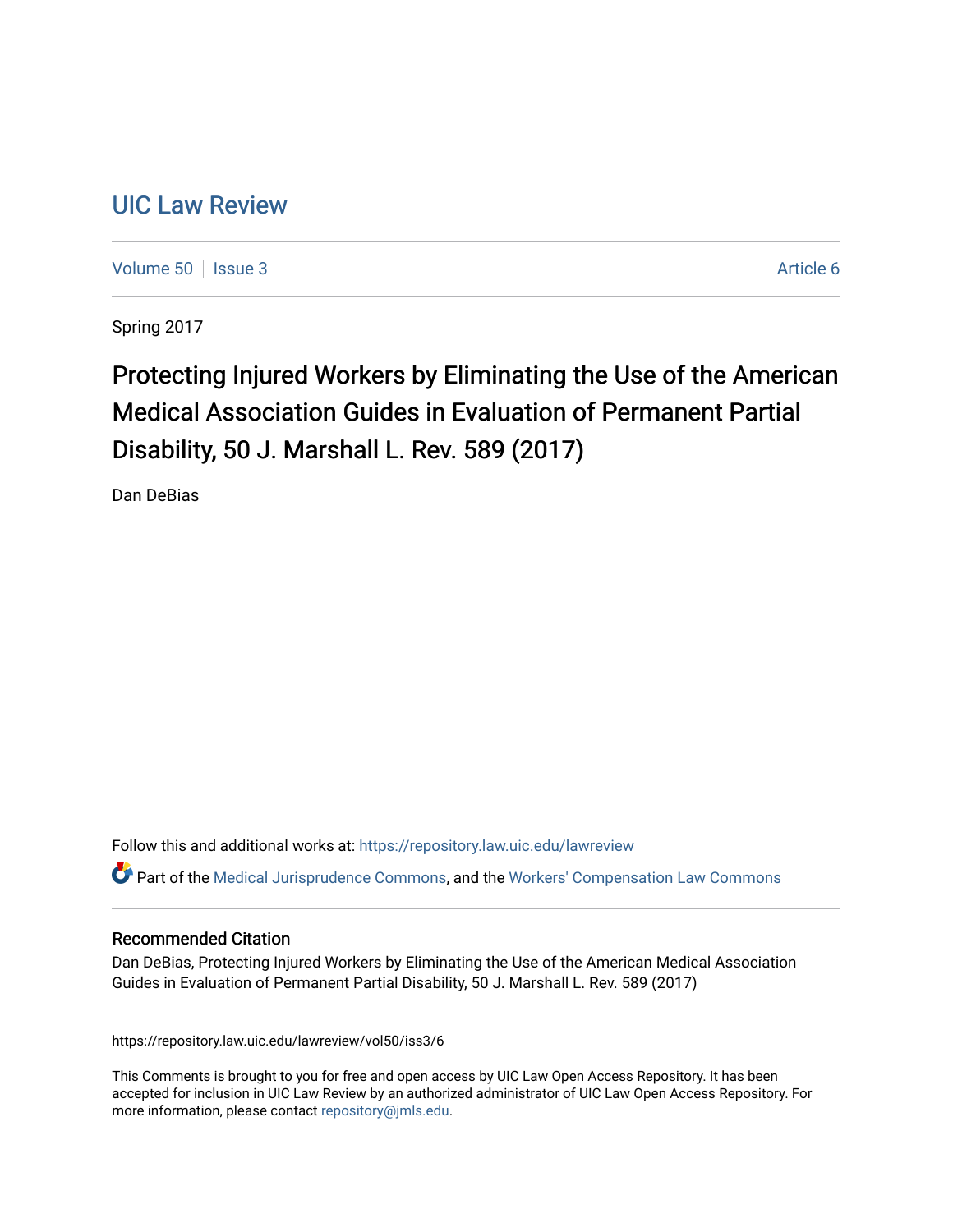## PROTECTING INJURED WORKERS BY ELIMINATING THE USE OF THE AMERICAN MEDICAL ASSOCIATION GUIDES IN THE EVALUATION OF PERMANENT PARTIAL DISABILITY

## DAN DEBIAS

| I.  |                                               |                                                                                                                                                                                                                                                                                                                                                                                                                                                                                                                                                                                                                                                                                                                                                                                                                                                                                                                                                                                                                       |  |  |  |  |  |  |  |
|-----|-----------------------------------------------|-----------------------------------------------------------------------------------------------------------------------------------------------------------------------------------------------------------------------------------------------------------------------------------------------------------------------------------------------------------------------------------------------------------------------------------------------------------------------------------------------------------------------------------------------------------------------------------------------------------------------------------------------------------------------------------------------------------------------------------------------------------------------------------------------------------------------------------------------------------------------------------------------------------------------------------------------------------------------------------------------------------------------|--|--|--|--|--|--|--|
| Π.  |                                               |                                                                                                                                                                                                                                                                                                                                                                                                                                                                                                                                                                                                                                                                                                                                                                                                                                                                                                                                                                                                                       |  |  |  |  |  |  |  |
|     | А.                                            | The 1912 Illinois Workers' Compensation Act Comes                                                                                                                                                                                                                                                                                                                                                                                                                                                                                                                                                                                                                                                                                                                                                                                                                                                                                                                                                                     |  |  |  |  |  |  |  |
|     |                                               | to the Rescue of the Injured Worker 592                                                                                                                                                                                                                                                                                                                                                                                                                                                                                                                                                                                                                                                                                                                                                                                                                                                                                                                                                                               |  |  |  |  |  |  |  |
|     | В.                                            | A Century of Change Allows the Act to Take                                                                                                                                                                                                                                                                                                                                                                                                                                                                                                                                                                                                                                                                                                                                                                                                                                                                                                                                                                            |  |  |  |  |  |  |  |
|     |                                               |                                                                                                                                                                                                                                                                                                                                                                                                                                                                                                                                                                                                                                                                                                                                                                                                                                                                                                                                                                                                                       |  |  |  |  |  |  |  |
|     | C.                                            |                                                                                                                                                                                                                                                                                                                                                                                                                                                                                                                                                                                                                                                                                                                                                                                                                                                                                                                                                                                                                       |  |  |  |  |  |  |  |
|     |                                               | Section 8(e) "Schedule of Injuries" Calculation for<br>1.                                                                                                                                                                                                                                                                                                                                                                                                                                                                                                                                                                                                                                                                                                                                                                                                                                                                                                                                                             |  |  |  |  |  |  |  |
|     |                                               |                                                                                                                                                                                                                                                                                                                                                                                                                                                                                                                                                                                                                                                                                                                                                                                                                                                                                                                                                                                                                       |  |  |  |  |  |  |  |
|     |                                               | Section 8(d)(2) "Person-as-a-Whole" Calculation of<br>2.                                                                                                                                                                                                                                                                                                                                                                                                                                                                                                                                                                                                                                                                                                                                                                                                                                                                                                                                                              |  |  |  |  |  |  |  |
|     |                                               |                                                                                                                                                                                                                                                                                                                                                                                                                                                                                                                                                                                                                                                                                                                                                                                                                                                                                                                                                                                                                       |  |  |  |  |  |  |  |
|     |                                               |                                                                                                                                                                                                                                                                                                                                                                                                                                                                                                                                                                                                                                                                                                                                                                                                                                                                                                                                                                                                                       |  |  |  |  |  |  |  |
|     |                                               |                                                                                                                                                                                                                                                                                                                                                                                                                                                                                                                                                                                                                                                                                                                                                                                                                                                                                                                                                                                                                       |  |  |  |  |  |  |  |
|     |                                               |                                                                                                                                                                                                                                                                                                                                                                                                                                                                                                                                                                                                                                                                                                                                                                                                                                                                                                                                                                                                                       |  |  |  |  |  |  |  |
|     |                                               |                                                                                                                                                                                                                                                                                                                                                                                                                                                                                                                                                                                                                                                                                                                                                                                                                                                                                                                                                                                                                       |  |  |  |  |  |  |  |
|     |                                               |                                                                                                                                                                                                                                                                                                                                                                                                                                                                                                                                                                                                                                                                                                                                                                                                                                                                                                                                                                                                                       |  |  |  |  |  |  |  |
|     |                                               |                                                                                                                                                                                                                                                                                                                                                                                                                                                                                                                                                                                                                                                                                                                                                                                                                                                                                                                                                                                                                       |  |  |  |  |  |  |  |
|     |                                               |                                                                                                                                                                                                                                                                                                                                                                                                                                                                                                                                                                                                                                                                                                                                                                                                                                                                                                                                                                                                                       |  |  |  |  |  |  |  |
|     |                                               |                                                                                                                                                                                                                                                                                                                                                                                                                                                                                                                                                                                                                                                                                                                                                                                                                                                                                                                                                                                                                       |  |  |  |  |  |  |  |
|     |                                               |                                                                                                                                                                                                                                                                                                                                                                                                                                                                                                                                                                                                                                                                                                                                                                                                                                                                                                                                                                                                                       |  |  |  |  |  |  |  |
|     |                                               |                                                                                                                                                                                                                                                                                                                                                                                                                                                                                                                                                                                                                                                                                                                                                                                                                                                                                                                                                                                                                       |  |  |  |  |  |  |  |
|     |                                               |                                                                                                                                                                                                                                                                                                                                                                                                                                                                                                                                                                                                                                                                                                                                                                                                                                                                                                                                                                                                                       |  |  |  |  |  |  |  |
|     |                                               |                                                                                                                                                                                                                                                                                                                                                                                                                                                                                                                                                                                                                                                                                                                                                                                                                                                                                                                                                                                                                       |  |  |  |  |  |  |  |
|     |                                               |                                                                                                                                                                                                                                                                                                                                                                                                                                                                                                                                                                                                                                                                                                                                                                                                                                                                                                                                                                                                                       |  |  |  |  |  |  |  |
|     |                                               |                                                                                                                                                                                                                                                                                                                                                                                                                                                                                                                                                                                                                                                                                                                                                                                                                                                                                                                                                                                                                       |  |  |  |  |  |  |  |
|     |                                               |                                                                                                                                                                                                                                                                                                                                                                                                                                                                                                                                                                                                                                                                                                                                                                                                                                                                                                                                                                                                                       |  |  |  |  |  |  |  |
|     |                                               |                                                                                                                                                                                                                                                                                                                                                                                                                                                                                                                                                                                                                                                                                                                                                                                                                                                                                                                                                                                                                       |  |  |  |  |  |  |  |
|     |                                               |                                                                                                                                                                                                                                                                                                                                                                                                                                                                                                                                                                                                                                                                                                                                                                                                                                                                                                                                                                                                                       |  |  |  |  |  |  |  |
|     |                                               |                                                                                                                                                                                                                                                                                                                                                                                                                                                                                                                                                                                                                                                                                                                                                                                                                                                                                                                                                                                                                       |  |  |  |  |  |  |  |
|     |                                               |                                                                                                                                                                                                                                                                                                                                                                                                                                                                                                                                                                                                                                                                                                                                                                                                                                                                                                                                                                                                                       |  |  |  |  |  |  |  |
|     |                                               |                                                                                                                                                                                                                                                                                                                                                                                                                                                                                                                                                                                                                                                                                                                                                                                                                                                                                                                                                                                                                       |  |  |  |  |  |  |  |
|     |                                               |                                                                                                                                                                                                                                                                                                                                                                                                                                                                                                                                                                                                                                                                                                                                                                                                                                                                                                                                                                                                                       |  |  |  |  |  |  |  |
|     |                                               |                                                                                                                                                                                                                                                                                                                                                                                                                                                                                                                                                                                                                                                                                                                                                                                                                                                                                                                                                                                                                       |  |  |  |  |  |  |  |
|     |                                               |                                                                                                                                                                                                                                                                                                                                                                                                                                                                                                                                                                                                                                                                                                                                                                                                                                                                                                                                                                                                                       |  |  |  |  |  |  |  |
|     | D.                                            |                                                                                                                                                                                                                                                                                                                                                                                                                                                                                                                                                                                                                                                                                                                                                                                                                                                                                                                                                                                                                       |  |  |  |  |  |  |  |
|     |                                               |                                                                                                                                                                                                                                                                                                                                                                                                                                                                                                                                                                                                                                                                                                                                                                                                                                                                                                                                                                                                                       |  |  |  |  |  |  |  |
|     |                                               |                                                                                                                                                                                                                                                                                                                                                                                                                                                                                                                                                                                                                                                                                                                                                                                                                                                                                                                                                                                                                       |  |  |  |  |  |  |  |
|     | Е.                                            |                                                                                                                                                                                                                                                                                                                                                                                                                                                                                                                                                                                                                                                                                                                                                                                                                                                                                                                                                                                                                       |  |  |  |  |  |  |  |
|     |                                               |                                                                                                                                                                                                                                                                                                                                                                                                                                                                                                                                                                                                                                                                                                                                                                                                                                                                                                                                                                                                                       |  |  |  |  |  |  |  |
| IV. |                                               |                                                                                                                                                                                                                                                                                                                                                                                                                                                                                                                                                                                                                                                                                                                                                                                                                                                                                                                                                                                                                       |  |  |  |  |  |  |  |
|     | $A_{-}$                                       | Conduct Further Research to Determine if Lower PPD                                                                                                                                                                                                                                                                                                                                                                                                                                                                                                                                                                                                                                                                                                                                                                                                                                                                                                                                                                    |  |  |  |  |  |  |  |
|     |                                               | Awards Will Lead to Lower Premiums609                                                                                                                                                                                                                                                                                                                                                                                                                                                                                                                                                                                                                                                                                                                                                                                                                                                                                                                                                                                 |  |  |  |  |  |  |  |
| HL. | D.<br>Е.<br>F.<br>G.<br>А.<br><b>B.</b><br>C. | The 2011 Illinois Legislative Hearings on Workers'<br>Compensation Set Out to Lower the Overall Workers'<br>Compensation Insurance Costs to Local Businesses by<br>History of the AMA Guides to the Evaluation of<br>Permanent Impairment: An Attempt to Develop an<br>Impairment Does Not Equal Disability 598<br>The Illinois Turnaround Agenda: An Imperfect<br>Attempt to Make Impairment Equal Disability599<br>Problems in the First Six Editions of the Guides600<br>for Concern: Lack of Scientific<br>$\mathbf{1}$ .<br>Causes<br>A Different Method Creates Different Concerns:<br>2.<br>Consensus Based Ratings Made by an Unknown<br>Impairment Ratings Drop Significantly from Fifth<br>3.<br>Mistakes in the Sixth Edition Lead to Profits for<br>The Lack of Scientific Evidence May Render Expert<br>Testimony Concerning the Guides Inadmissible<br>Statutory Language Automatically Adopting the Most<br>Current Edition of the AMA Guides may be<br>Consistent Ratings May Save Money, But They Do |  |  |  |  |  |  |  |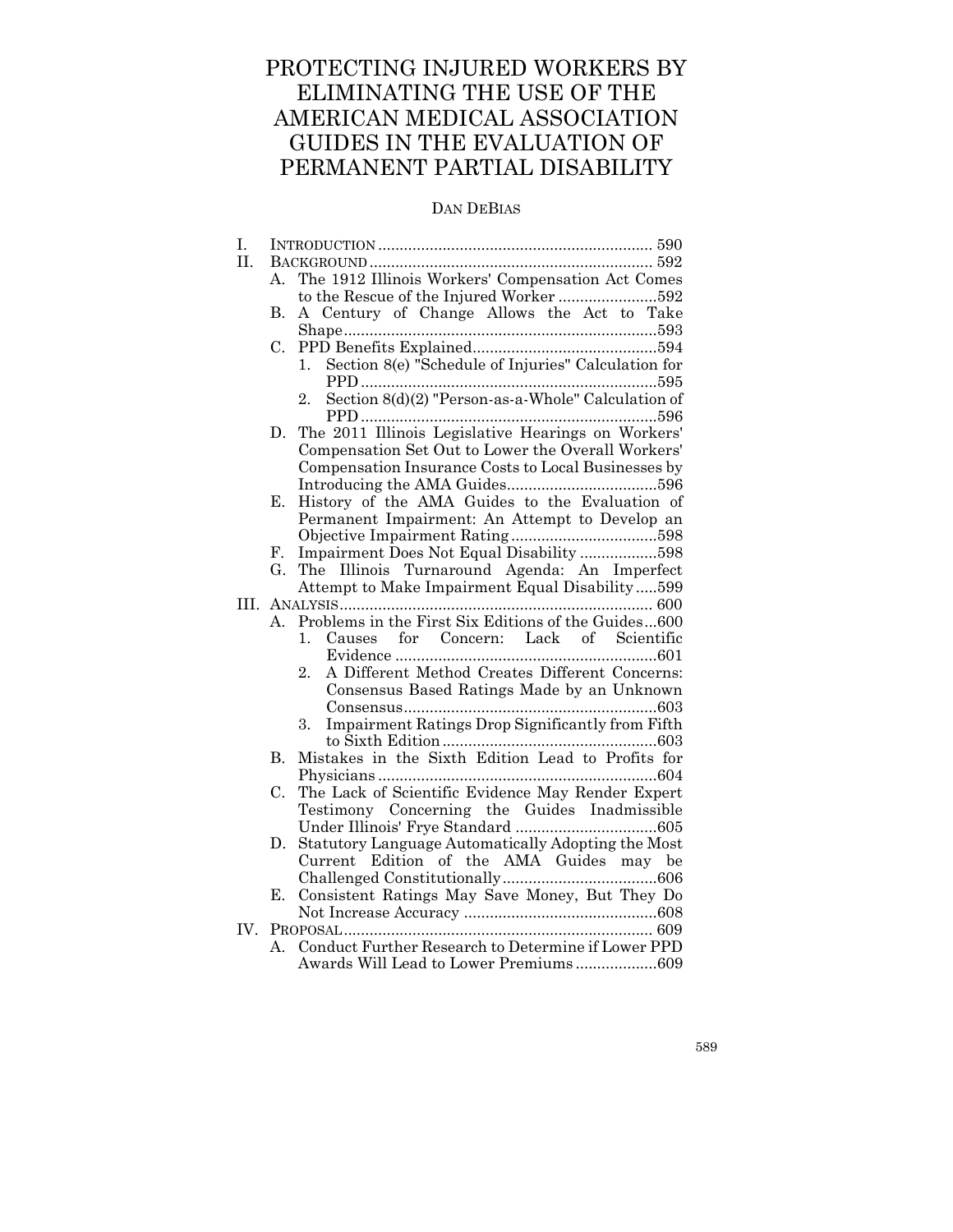|  |  |  |  | B. Eliminate the Use of the AMA Guides, and Create a |  |  |  |  |
|--|--|--|--|------------------------------------------------------|--|--|--|--|
|  |  |  |  | Task Force to Explore a New System of                |  |  |  |  |
|  |  |  |  |                                                      |  |  |  |  |
|  |  |  |  |                                                      |  |  |  |  |

#### I. INTRODUCTION

<span id="page-2-0"></span>During the construction of a new skyscraper, a union journeyman ironworker named Skip is in the process of connecting steel beams on what will become the 62nd floor of the newest edition to the Chicago skyline. Skip, age 32, is tasked with accepting the incoming beams from a crane, and positioning the beams into place. One day, while up on the 62nd floor, Skip is accidentally struck in the back by a swinging steel beam being hoisted up by a crane. The impact heaves him off the beam until he lands 10 feet below. The impact caused a three-level disc herniation in Skip's lower back, requiring surgery to fuse the discs in his spine.<sup>1</sup>

After undergoing surgery and extensive physical therapy, Skip's doctor eventually places him at maximum medical improvement and tells him he can return to work with no restrictions.<sup>2</sup> Skip returns back to ironwork. However, he is in an incredible amount of pain while doing his regular work duties and the doctor has told him that he will likely be in pain for the rest of his life. Realization sets in that Skip may not be able to do ironwork much longer. He has been an ironworker since the day he graduated high school. He doesn't know what he would do if the day ever came where he had to find a new career.

Skip decides to file a claim for benefits with the Illinois Workers' Compensation Commission. A few months later, his employer chooses to exercise their right to send him for a medical impairment rating by a doctor of its choice.<sup>3</sup> Dr. Smith, the medical evaluator, gives Skip an eight percent whole body impairment rating using the American Medical Association's ("AMA") Guides to the Evaluation of Permanent Impairment ("Guides").<sup>4</sup> Skip

<sup>1.</sup> This is a hypothetical scenario of an injured worker's accident, medical treatment, and subsequent workers' compensation award, under Governor Rauner's proposed Turnaround Agenda.

<sup>2.</sup> *See* MARK WEISSBURG*,* HOW TO WIN A WORKERS' COMPENSATION CLAIM IN ILLINOIS 8 (2nd ed. 2011) (describing "Maximum Medical Improvement" as the point at which a patient's medical condition has reached a state of permanency, even though there may be ongoing treatment recommendations).

<sup>3.</sup> 820 ILCS 305/8.1b (2011).

<sup>4.</sup> *See Permanent Partial Disability Evaluations Under the Illinois Workers' Compensation Act - Application of AMA Guidelines*, RUSINLAW.COM, www.rusin law.com/2014/05/ppd-evaluations-iwca-application-ama-guidelines/#Awards (last visited Oct. 3, 2015) (finding that the general range of impairment ratings for a spinal injury resulting in a disc herniation, spinal stenosis, or arthritis resulting in spinal fusion is four to eight percent impairment, compared to a PPD rating of 15 percent-25 percent).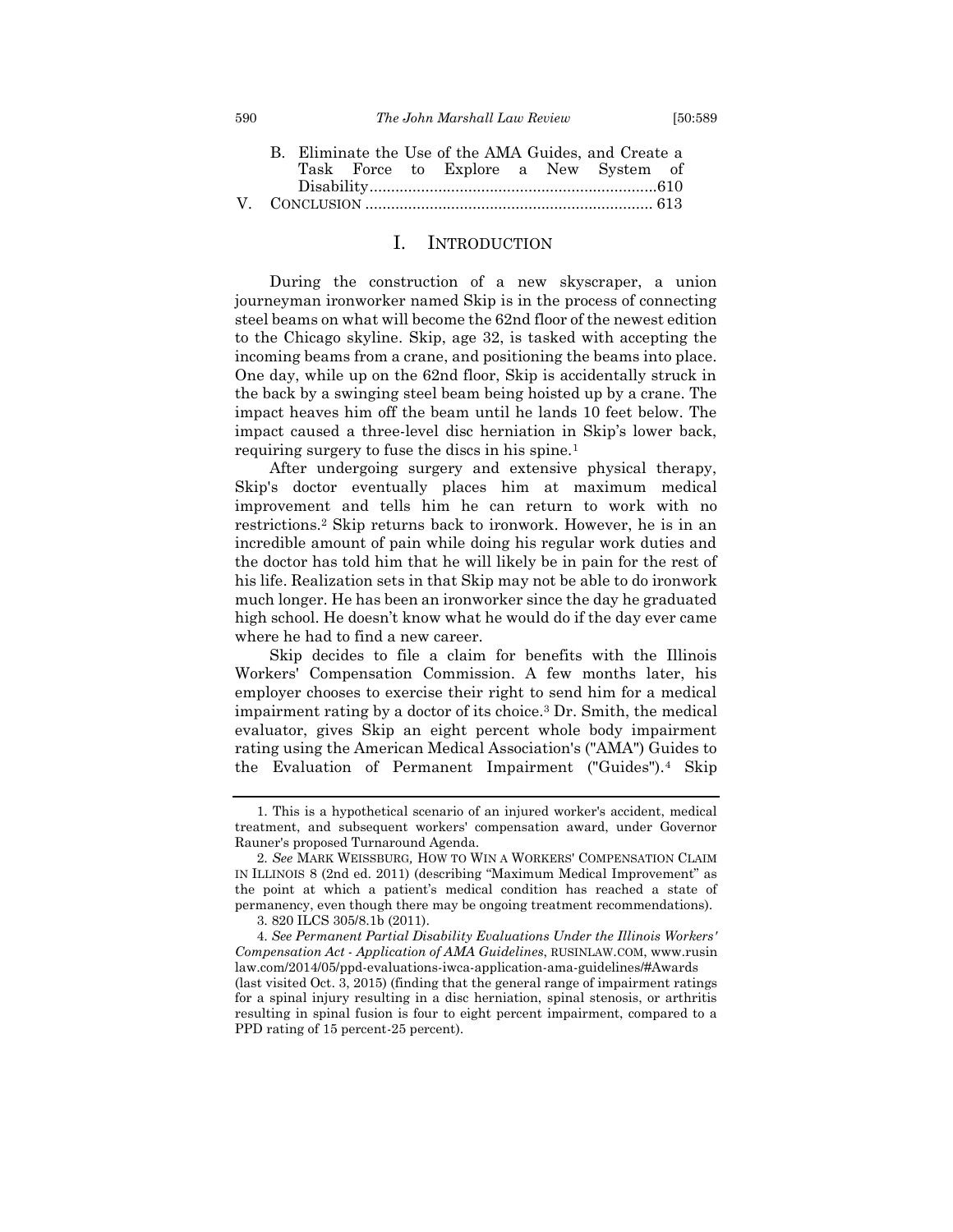proceeds to an arbitration hearing in front of the Illinois Workers' Compensation Commission. The arbitrator looks at the impairment rating by Dr. Smith, and awards Skip eight percent disability based solely on the AMA impairment rating, which equates to roughly \$29,000.00 in total benefits for his injuries.<sup>5</sup>

Skip is outraged at the arbitrator's award. Every day he is in pain; he is no longer able to play catch with his young son, and he may one day even need another surgery, which could jeopardize his future earning capacity. Currently, Skip makes a comfortable living, earning \$90,000.00 before taxes, to support his family of four.<sup>6</sup> However, if he is one day unable to do ironwork, he will not likely have the same earning capacity. Skip demands that the arbitrator consider these other factors and adjust the award. The arbitrator informs Skip that based on the new law signed by Governor Rauner, he has the right to base his determination of disability solely on the AMA impairment rating, and that is what he has chosen to do.<sup>7</sup>

This comment will demonstrate why using an AMA impairment rating as the sole determinant in evaluating an injured worker's disability would be a fundamentally unfair concept. Part II of this comment will discuss the history of compensation remedies for injured workers, both federally and in Illinois. Part II will also explain Illinois' calculation of permanent partial disability benefits, the 2011 amendments to the Illinois Workers' Compensation Act ("Act"), and the recently proposed changes to the Act concerning the AMA Guides. Part III will analyze the AMA Guides in more detail, including research into its flaws, the constitutionality of its inclusion in the workers' compensation system, and the financial impact that they have on the injured worker and the workers' compensation system. Part IV will propose that the AMA Guides are unlikely to have any substantial impact on insurance premiums in Illinois. It will also propose an alternate system for disability calculation.

<sup>5.</sup> *See Benefit Rates*, IWCC.IL.GOV, http://iwcc.il.gov/benefits.htm (last visited Oct. 3, 2015) (stating that the Illinois maximum PPD rate for 7/1/14-6/30/15 was \$735.37 per week). An eight percent body-as-a-whole calculation equates to 40 weeks of PPD benefits, totaling \$29,414.80 in PPD. *Id.* 

<sup>6.</sup> *See Wage Scale for 2015-2016*, IWLOCAL1.COM, www.iwlocal1.com/wage scale for 2014-2015.html (last visited Oct. 4, 2015) (stating that a journeyman ironworker Local #1 wage for 2015-2016 is \$44.20 per hour). Estimating an average workweek of 40 hours per week, an annual gross salary for an ironworker could approach \$91,936.00. *Id*.

<sup>7.</sup> *See About the Governor,* ILLINOIS.GOV, www.illinois.gov/gov/about/Pages /AbouttheGovernor.aspx (last visited Jan. 29, 2016) (stating that Governor Bruce Rauner is the 42nd Governor of the state of Illinois).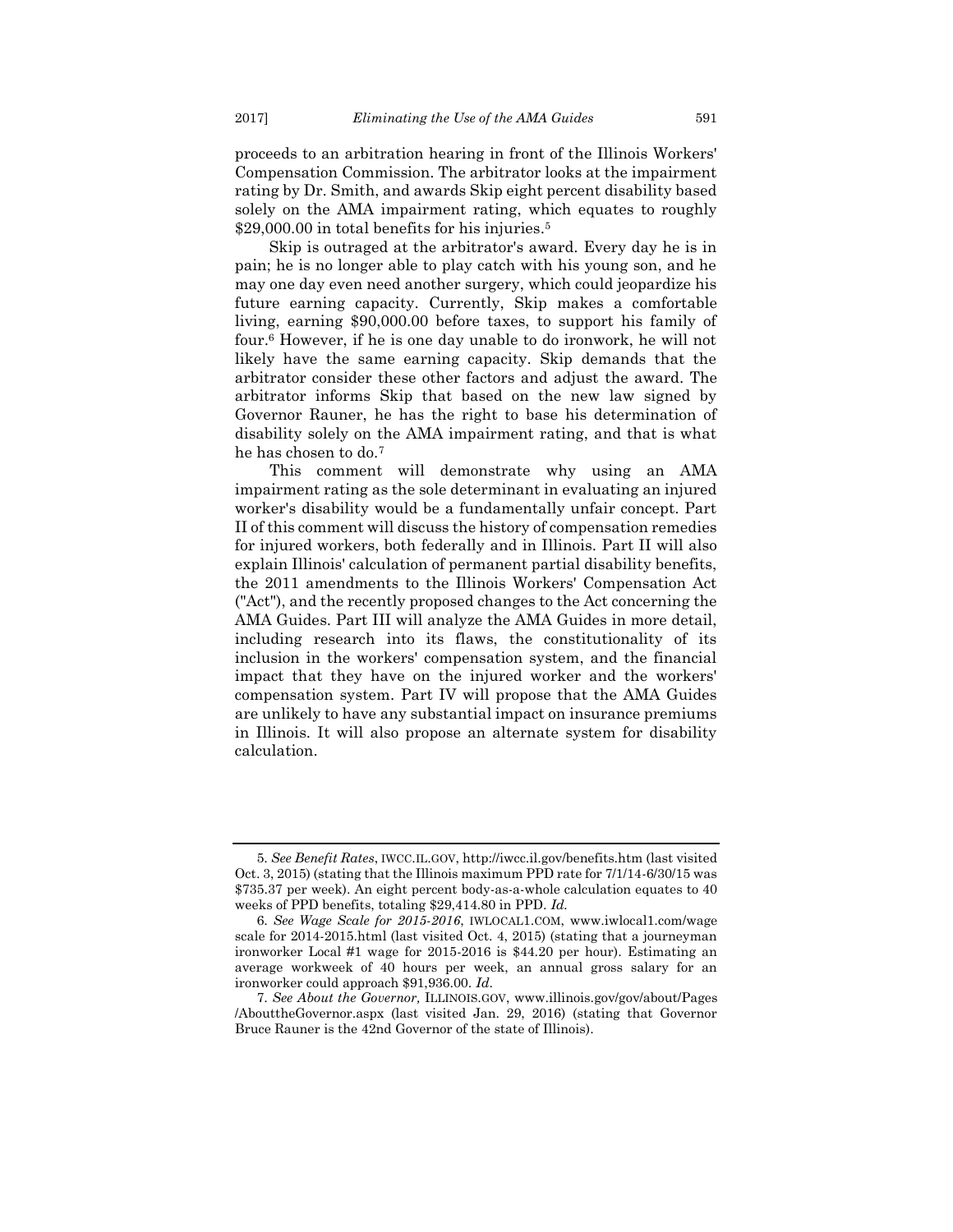#### II. BACKGROUND

## <span id="page-4-1"></span><span id="page-4-0"></span>*A. The 1912 Illinois Workers' Compensation Act Comes to the Rescue of the Injured Worker*

Prior to any formal workers' compensation system in Illinois, an employee injured on the job had to bring a lawsuit against the employer in tort.<sup>8</sup> A tort lawsuit required the employee to prove negligence on the part of the employer.<sup>9</sup> The injured worker only succeeded in a small percentage of these claims, often leaving the injured worker without income, and with a strained relationship with his or her employer.<sup>10</sup> However, in a small portion of cases in which the worker successfully proved liability, the employer had to pay a large award for damages to the employee.<sup>11</sup> Additionally, the sheer volume of these work-related injury cases created a substantial burden on the common-law tort system.<sup>12</sup>

In 1909, a local coal mining disaster killed 259 workers, which brought the issue of work-related injuries to the forefront of legislative topics.<sup>13</sup> In response to this tragedy, the Illinois legislature created a Commission to research and develop a new system for dealing with work-related injuries.<sup>14</sup> This Commission surveyed employers, labor organizers, judges, lawyers, and Americans living abroad, and developed a system of strict liability for employers, but with limited recovery amounts for employees.<sup>15</sup>

9. BENDER*, supra* note 8, at § 1.01.

10. *See id.* at 1-4. (discussing that the injured worker was successful in approximately 20 percent of tort claims against the employer, and even in those cases, there was considerable litigation cost and delays).

11. *Id*.

12. BENDER, *supra* note 8, at § 1.02.

13. *See Cherry Mine Disaster*, ILLINOISLABORHISTORY.ORG, www.illinoislabo rhistory.org/cherry-mine-disaster.html (last visited Oct. 3, 2015) (detailing the story of how miners were forced to work in some dangerous conditions, due to the fact that there were minimal safety regulations and employers could find replacement workers if needed in the form of European immigrants). On November 13, 1909, 481 workers descended into the shaft to mine the coal, approximately 500 feet below ground. *Id.* A barrel of hay caught fire in the mine, which led to the tragic death of 259 people. *Id.* The mining company was bankrupted, and the families of the lost loved ones were given \$1,800.00 in contributions from various funds. *Id.*

14. BENDER, *supra* note 8, § 1.02.

15. *See id.* (stating that 1,200 employers, 1,700 labor organizations, 200 judges and lawyers, and Americans living abroad were surveyed). They

<sup>8.</sup> MATTHEW BENDER, ILLINOIS WORKERS' COMPENSATION GUIDEBOOK § 1.01 (2014), LexisNexis. (The employee had to prove negligence on the part of the employer, and that the employer's negligence resulted in damages).; *see also* STEVEN BABITSKY & JAMES J. MANGRAVITI, JR., UNDERSTANDING THE *AMA GUIDES* IN WORKERS' COMPENSATION § 1.01, 1-3 (5th ed. 2014) (stating that the employer was able to assert defenses such as contributory negligence and assumption of risk).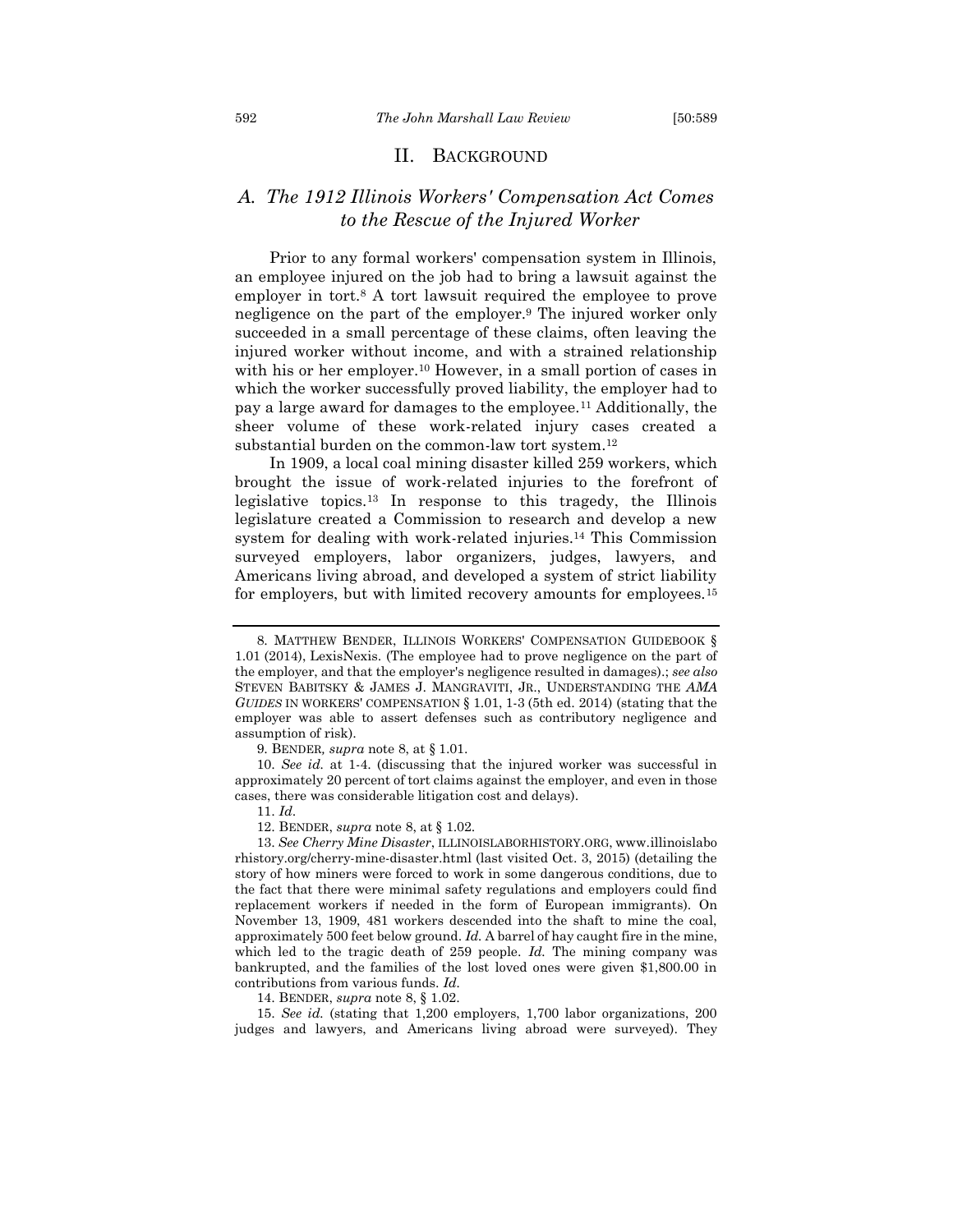The new program became a "mechanism for providing cash-wage benefits and medical care to victims of work-related injuries . . . placing the cost of these injuries ultimately on the consumer, through the medium of insurance, by passing the premiums on to the consumer in the cost of the products." <sup>16</sup> By 1912, the Illinois legislature created the first Workers' Compensation Act, and by 1957, the Industrial Commission became Illinois' first free-standing workers' compensation agency.<sup>17</sup> The next century would see many changes made to that system.

## <span id="page-5-0"></span>*B. A Century of Change Allows the Act to Take Shape*

In the early days of workers' compensation, the benefits provided to injured workers were quite low, with weekly disability benefits being paid at around 50 percent of the statewide average weekly wage ("AWW").<sup>18</sup> The legislature made several changes in 1975, allowing for an increase in weekly disability benefits and permanent partial disability ("PPD") to be paid at 66 and 2/3 percent of the employee's AWW.<sup>19</sup> In 1984, the Illinois legislature once again amended the Act, this time reducing the amount of PPD

researched approximately 5,000 work accidents. *Id.* 40 percent of the families of workers who were killed on the job received no compensation. *Id.* 88 percent of all workers injured on the job nationwide received no compensation. *Id.* The study also showed that for every \$1.00 of insurance premiums paid by the employer, only \$0.25 was reaching injured workers. *Id.* 

<sup>16.</sup> BABITSKY, *supra* note 8, at 1-3; *see also* BENDER, *supra* note 8, at § 1.03 (offering an example of how the cost of work-related injuries is passed on to the consumer). Someone must bear the cost, and society has three basic choices: 1) it may refuse aid, and the loss would fall on the employee and his family, who are now without income; 2) society may bear the cost of the injury by having some sort of public relief set up; 3) grant the employee some form of workers' compensation, in which the cost of the injury is passed on to the consumer of the "product or services whose manufacture or delivery was the occasion of the injury." *Id.*

<sup>17.</sup> *See* BENDER, *supra* note 8, at § 1.02 (discussing that initially the Act only applied to certain types of hazardous industries). The courts were inundated with new workers' compensation cases and responded by creating the Industrial Commission, which was under the umbrella of the Illinois Department of Labor. *Id.* By 1948, every state in the union provided workers' compensation in some form, with Mississippi being the last state to enact the legislation. BABITSKY, *supra* note 8 at 1-4. Presently, all 50 states, the District of Columbia, and six U.S. territories have workers' compensation legislation, in addition to federal legislation existing in the form of the Federal Employees' Compensation Act of 1993. *Id.*

<sup>18.</sup> BENDER, *supra* note 8, at § 1.04.

<sup>19.</sup> *Id.* (stating that the 1975 changes to the Act were made following Congress' passing of the Occupational Safety and Health Act). Congress also commissioned a study of the nation's current workers' compensation laws, and made recommendations for improvements, which Illinois responded to in the 1975 amendments to the Act. *Id.*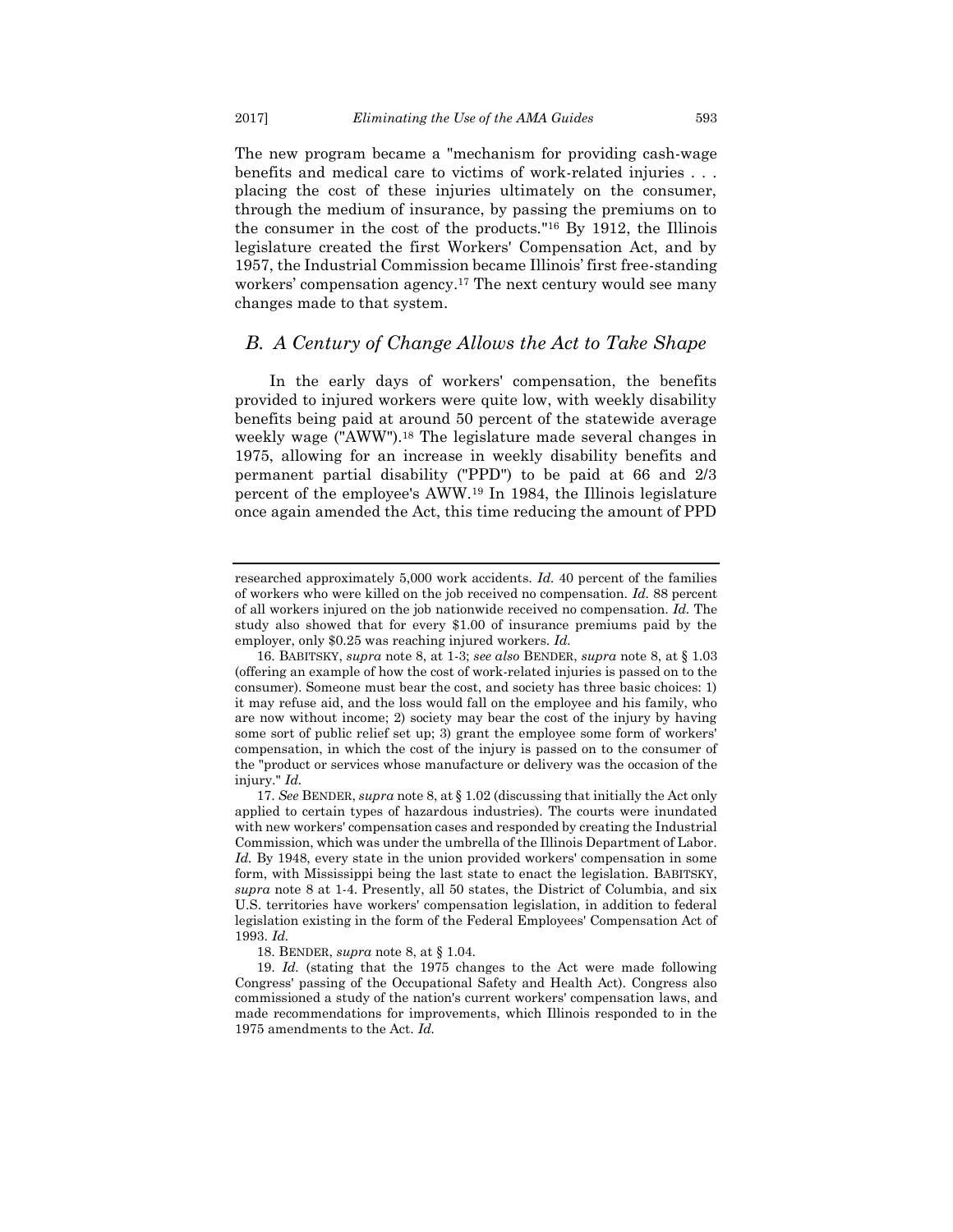benefits down to 60 percent of the employee's AWW.<sup>20</sup> In 1991, Illinois repealed the 1907 Structural Work Act, which now made workers' compensation the sole remedy for an injured worker in the state against his or her employer.<sup>21</sup>

The Act again underwent significant changes in 2005, when the Industrial Commission changed their name to the Illinois Workers' Compensation Commission ("IWCC") and created a medical fee schedule that set maximum allowable payment amounts for work-related medical treatment.<sup>22</sup> Also, effective on February 1, 2006, the legislature increased the number of weeks awarded for each body part for a calculation of PPD benefits by over seven percent, with the exception of the man-as-a-whole calculation.<sup>23</sup> PPD benefits serve as one of the main remedies to the injured worker, and a detailed explanation of their calculation and applicability is explained in the next section.

## *C. PPD Benefits Explained*

<span id="page-6-0"></span>The IWCC awards PPD benefits when an employee sustains some work-related permanent disability or disfigurement, but is eventually able to return to his or her pre-injury job.<sup>24</sup> In general, it is appropriate to begin a calculation of PPD benefits once the injured worker reaches a state of maximum medical improvement ("MMI").<sup>25</sup> MMI is defined as "the point at which the injured worker's medical condition has stabilized and further functional improvement is unlikely, despite continued medical treatment or

<sup>20.</sup> *Id.*

<sup>21.</sup> *Id.*

<sup>22.</sup> Michael Lucci, *Illinois' 2005 Workers' Compensation Reform Law*, ILLINOISPOLICY.ORG, www.illinoispolicy.org/illinois-2005-workers-compensatio n-reform-law/.com (last visited Jan. 23, 2018).

<sup>23.</sup> *Permanent Partial Disability Evaluations Under the Illinois Workers' Compensation Act - Application of AMA Guidelines*, RUSINLAW.COM, www.rusin law.com/2015/11/permanent-partial-disability-evaluations-under-the-illinois-w orkers-compensation-act-application-of-ama-guidelines/ (last visited Jan. 23, 2014).

<sup>24.</sup> ILLINOIS WORKERS' COMPENSATION COMMISSION, HANDBOOK ON WORKERS' COMPENSATION AND OCCUPATIONAL DISEASES 4 (2011) [hereinafter IWCC HANDBOOK].

<sup>25.</sup> 2-80 LARSON'S WORKERS' COMPENSATION – DESK EDITION § 80.04 (2015), LexisNexis (stating that PPD awards are based on the employee's medical condition once MMI has been reached).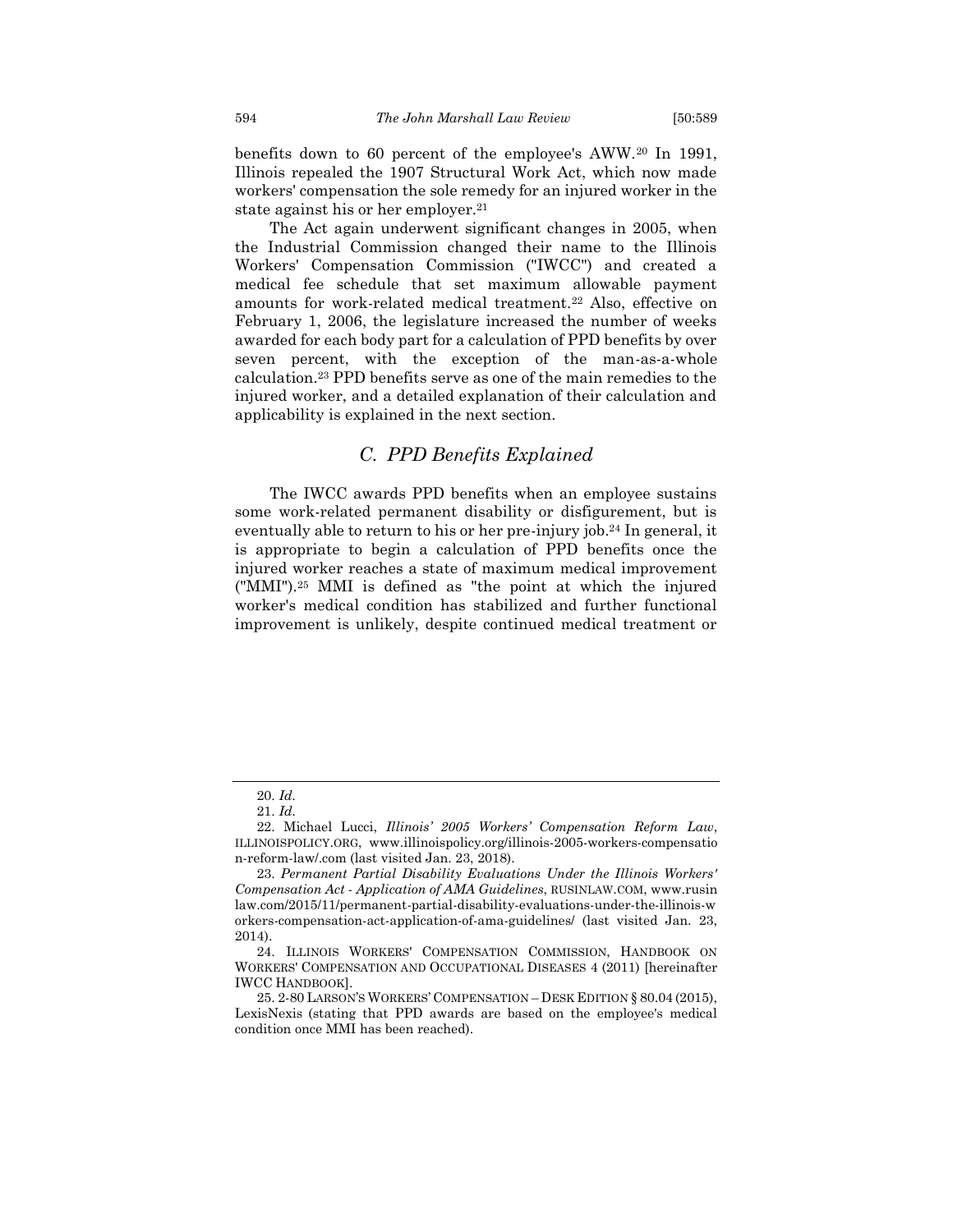<span id="page-7-0"></span>MMI.<sup>27</sup>

physical rehabilitation."<sup>26</sup> Only a physician can declare someone at

#### *1. Section 8(e) "Schedule of Injuries" Calculation for PPD*

Once the injured worker has been placed at MMI, a calculation of PPD benefits under the "schedule of injuries" section of the Act begins, but only if a doctor determines the employee can resume the full duties of his or her employment.<sup>28</sup> Section 8(e) of the Act has set forth a schedule of injuries, in which specific body parts have been assigned a number of weeks of benefits.<sup>29</sup> For instance, the complete loss of a worker's left leg, for an injury that occurred after February 1, 2006 would be worth 215 weeks of PPD benefits.<sup>30</sup> Suppose, however, that an injured worker does not lose the complete use of the leg. Rather, the worker suffered a fracture to the left leg, it healed properly, and the doctor placed him at MMI and told to resume regular work duties.<sup>31</sup> The question for the IWCC to then decide is what percentage of the injured worker's left leg is permanently partially disabled as a result of this injury.<sup>32</sup>

29. 820 ILCS 305/8(e)(2012). There is no requirement to use the "schedule of injuries" so long as the injured worker can prove a wage differential due to his work-related injury. Bender, *supra* note 8, at Ch. 1 § 7.03.

<sup>26.</sup> Orlando Florete Jr., *Establishment of Maximum Medical Improvement in Injured Workers: Perception, Truth and Fallacy*, WORKERS COMPENSATION INST. (Jan. 16, 2013), www.wci360.com/news/article/establishment-of-maximu m-medical-improvement-in-injured-workers-perception. MMI represents a plateau in treatment, in that the patient is likely as good as he or she is going to get. *Id.*

<sup>27.</sup> *Id.*

<sup>28.</sup> IWCC HANDBOOK, *supra* note 24, at 4. The common rationale for scheduled awards is that when a worker suffers an injury, it "detracts from the former efficiency of the worker's body in the ordinary pursuits of life. BABITSKY, *supra* note 8, at 1-6. In addition, an award for PPD is one for the rest of the worker's life, and it would be fundamentally unfair to suffer an injury, miss no time from work, and be left without benefits, especially after you have given up your right to purse a claim under common-law. *Id*. at 1-7.

<sup>30.</sup> 820 ILCS 305/8(e)(2012). Additional rules apply depending on the amputation of the leg, and the location of the amputation. *Id.* For instance, if the amputation occurred below the knee, the employee is entitled to the complete loss of the left leg. *Id.* However, if the amputation occurred above the knee, the employee in this scenario would be entitled to an additional 27 weeks of PPD benefits. *Id.*

<sup>31.</sup> *See* Weissburg*, supra* note 2, at 10-11 (discussing a fictional scenario in which an employee breaks his leg, was casted, did physical therapy, and returned to work before settling his workers' compensation case).

<sup>32.</sup> Will Cty. Forest Pres. Dist. v. Ill. Workers' Comp. Comm'ns*,* 970 N.E. 2d 16, 22 (Ill. App. 3d. 2012).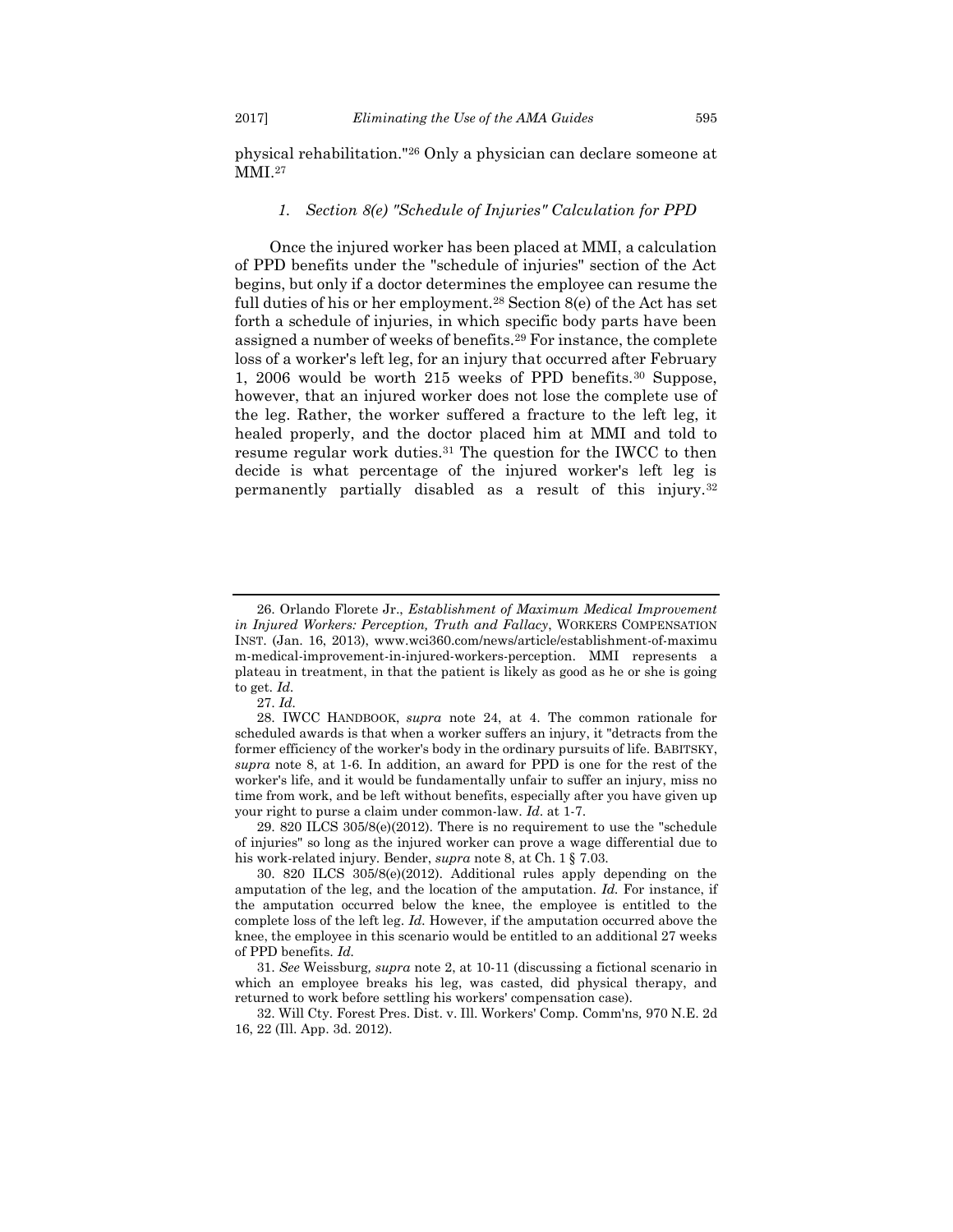#### *2. Section 8(d)(2) "Person-as-a-Whole" Calculation of PPD*

<span id="page-8-0"></span>The employee may recover PPD benefits under the "person-asa-whole" calculation when an employee's work-related injury does not result in disfigurement, and is to a part of the body that is not listed in the "schedule of injuries" of section 8(e).<sup>33</sup> Person-as-awhole calculations are based on a maximum of 500 weeks of PPD benefits.<sup>34</sup> An example of a body part not listed in the "schedule of injuries" is the shoulder or the back.<sup>35</sup> In 2011, as Illinois did so many times in the past, the legislature once again revisited workers' compensation reform.

## <span id="page-8-1"></span>*D. The 2011 Illinois Legislative Hearings on Workers' Compensation Set Out to Lower the Overall Workers' Compensation Insurance Costs to Local Businesses by Introducing the AMA Guides*

In 2011, the Illinois State Legislature once again tackled the issue of workers' compensation reform.<sup>36</sup> Illinois Congress members held meetings with various groups, including the American Federation of Labor, members of the legal and medical communities, and many major business groups.<sup>37</sup> During these meetings, researchers estimated that the total cost of the workers' compensation system in Illinois was three billion dollars per year.<sup>38</sup> One of the primary goals of the meetings was to find ways to slash the overall cost of the Illinois workers' compensation system and to reduce the insurance premiums that Illinois businesses pay.<sup>39</sup> The concern was that businesses were moving to the surrounding states

<sup>33.</sup> 820 ILCS 305/8(d)(2)(2012); *see also* BENDER, *supra* note 8, at § 7.05 (discussing additional ways to recover PPD under  $\S 8(d)(2)$  are: 1) employee can continue his or her current employment, but the injury would keep him from pursuing other employment; 2) employee is unable to continue performing all the functions of his job, but does not suffer a loss of earning capacity; or 3) the injury results in a loss of earning capacity, but the employee chooses to pursue benefits under section 8(d)(2) instead of wage differential). "An employee cannot recover both a wage differential and person-as-a-whole award for the same injury but must choose between the two." *Id.* 

<sup>34.</sup> 820 ILCS 305/8(d)(2)(2012).

<sup>35.</sup> *See Will Cty. Forest*, 970 N.E. 2d at 23-24 (finding that the shoulder is not a part of the arm, and using the schedule of injuries for a shoulder injury would be improper).

<sup>36.</sup> *Illinois Workers Compensation Reforms of 2011*, WC-CHICAGO.COM, ww w.wc-chicago.com/Pages/2011IllinoisWorkersCompReform.aspx (last visited Oct. 3, 2015).

<sup>37.</sup> 97 H.R. Transcription Debate, at 14 (May 29, 2011).

<sup>38.</sup> *See* 97 S. Transcription Debate, at 48 (May 28, 2011) (stating that half of the three billion dollars in workers' compensation costs come from medical benefits and half from indemnity benefits, approximately)*.*

<sup>39.</sup> *Id.* at 54.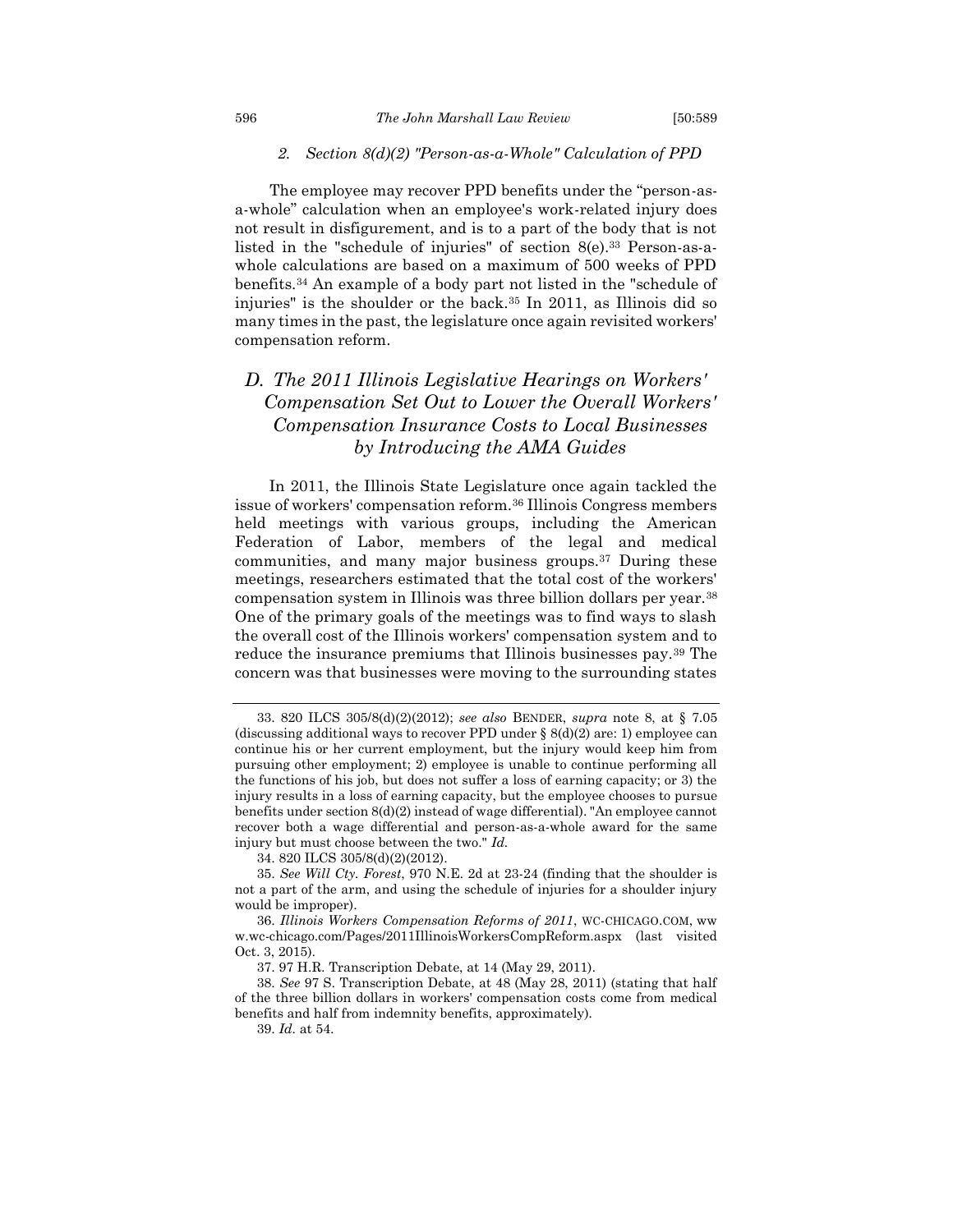of Indiana, Missouri, and Iowa, where workers' compensation premiums were less expensive.<sup>40</sup>

During these meetings, the legislature introduced a plan to reduce the cost of the Illinois workers' compensation system by an estimated 650 million dollars per year, which would potentially reduce workers' compensation premiums by 12-18 percent.<sup>41</sup> One of the ways that the legislature intended to reduce these costs was by introducing, for the first time in Illinois, an allegedly objective standard of calculating PPD benefits.<sup>42</sup> This purportedly objective standard would come in the form of an implementation of the AMA Guides into the calculation of PPD benefits.<sup>43</sup> As of 2011, the majority of the states in the union had already implemented the use of the AMA Guides in some fashion into their workers' compensation system.<sup>44</sup>

On June 28, 2011, Illinois became the 37th state to adopt the AMA Guides into their workers' compensation system.<sup>45</sup> For injuries occurring on or after September 1, 2011, PPD "shall" be established based on an impairment evaluation by a licensed physician using the "most current edition" of the AMA Guides.<sup>46</sup> Further, in its determination of the level of PPD, the Commission "shall" base its determination on: (1) the reported level of impairment pursuant to the AMA impairment rating; (2) the injured worker's occupation; (3) the age of the injured worker at the time of the injury; (4) the employee's future earning capacity; and (5)"evidence of disability corroborated by the treating medical records."<sup>47</sup> Finally, the Act states that "[n]o single enumerated factor shall be the sole determinant of disability."<sup>48</sup> Even though the Guides have become part of Illinois law, questions still remained regarding what these Guides are and precisely how they are going to accomplish the goal of saving Illinois half a billion dollars per year.

<sup>40.</sup> *Id.*

<sup>41.</sup> *Id.* at 57.

<sup>42.</sup> *Id. at 65.*

<sup>43.</sup> *See* 97 H.R. Transcription Debate, *supra* n. 37, at 17 (discussing how Caterpillar wanted a strict use of the AMA Guides in this bill).

<sup>44.</sup> 97 S. Transcription Debate, at 465 (May 28, 2011).

<sup>45.</sup> Robert Rassp, *Should California Switch to the AMA Guides Sixth Edition?*, LEXISNEXIS, www.lexisnexis.com/legalnewsroom/workers-compensati on/b/workers-compensation-law-blog/archive/2011/07/11/should-california-swit ch-to-the-ama-guides-sixth-edition.aspx?Redirected=true (last visited Mar. 19, 2016).

<sup>46.</sup> *See* 820 ILCS 305/8.1b (2011) (stating that an impairment rating must be done by a physician licensed to practice medicine in all of its branches).

<sup>47.</sup> *Id.*

<sup>48.</sup> *Id.*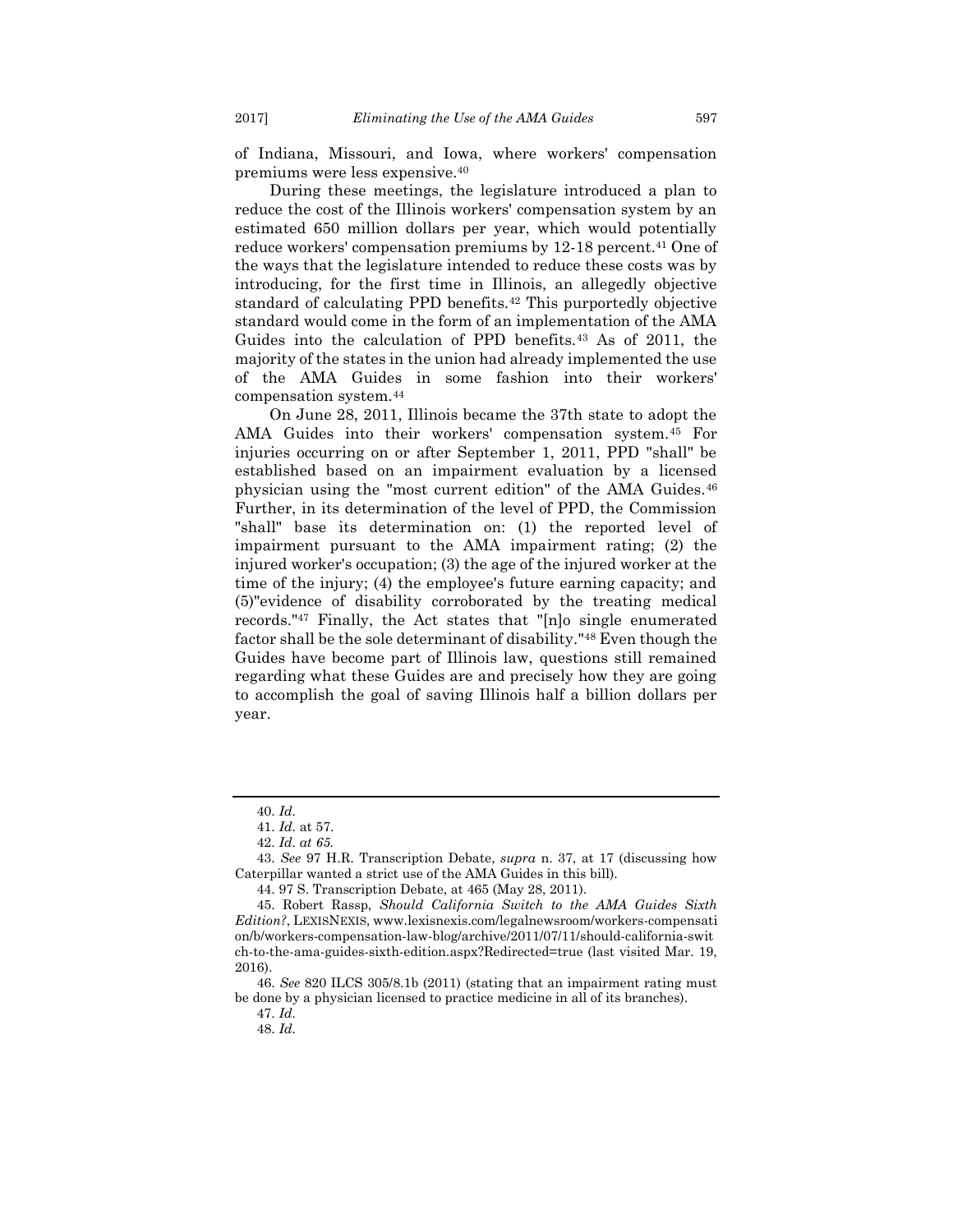## <span id="page-10-0"></span>*E. History of the AMA Guides to the Evaluation of Permanent Impairment: An Attempt to Develop an Objective Impairment Rating*

The AMA Guides initially began in 1958 as a collection of separate articles in the Journal of the American Medical Association, dealing with the rating of physical impairment.<sup>49</sup> The workers' compensation arena mentioned the AMA Guides for the first time in 1961, crediting them with developing practical approaches to rating impairment.<sup>50</sup> Medical experts admitted, however, that a scientifically accurate disability rating is impossible, due to the complex relationship that exists between impairment and disability.<sup>51</sup> Several editions of the Guides were released since 1970, most recently the sixth edition published in 2008.<sup>52</sup>

The authors of the sixth edition of the Guides state that "[a]lthough doctors wrote the *Guides*, [they are] not likely to be used in the practice of therapeutic medicine."<sup>53</sup> Further, the authors' state that the primary purpose of the AMA Guides is to "rate impairment to assist adjudicators and others in determining the financial compensation to be awarded to individuals who, as a result of injury or illness, have suffered measurable physical and/or psychological loss."<sup>54</sup> But even if the AMA Guides successfully created an objective impairment rating system, how does this factor into a calculation of disability? The disconnect between medical impairment and disability is examined in the next section.

## *F. Impairment Does Not Equal Disability*

<span id="page-10-1"></span>A distinctive feature of the workers' compensation system is that awards are not made for physical injury, but rather are made for the "disability" produced by the injury.<sup>55</sup> Previous editions of the

<sup>49.</sup> BABITSKY, *supra* note 8, at 1-8. Each of the articles dealt with a specific part or parts of the body, covering the back, digestive system, endocrine system, to name a few. *Id.* at 1-8-9. The articles appeared in JAMA from 1958 until 1970. *Id.*

<sup>50.</sup> *Id.* at 1-9.

<sup>51.</sup> *Id.*

<sup>52.</sup> *See id.* at 1-9 (stating the first edition of the Guides was published as a collection of the 13 *JAMA* articles in 1971. The second edition was published in 1984, followed by the third edition in 1988, fourth edition in 1993, fifth edition in 2000, and the sixth edition in 2008).

<sup>53.</sup> ROBERT D. RONDINELLI ET AL., GUIDES TO THE EVALUATION OF PERMANENT IMPAIRMENT 19 (Elizabeth Genovese et al. eds., 6th ed. 4th prtg. 2014).

<sup>54.</sup> *Id.* at 19-20.

<sup>55.</sup> 2-80 LARSON'S WORKERS' COMPENSATION – DESK EDITION, *supra* note 25, at § 80.02.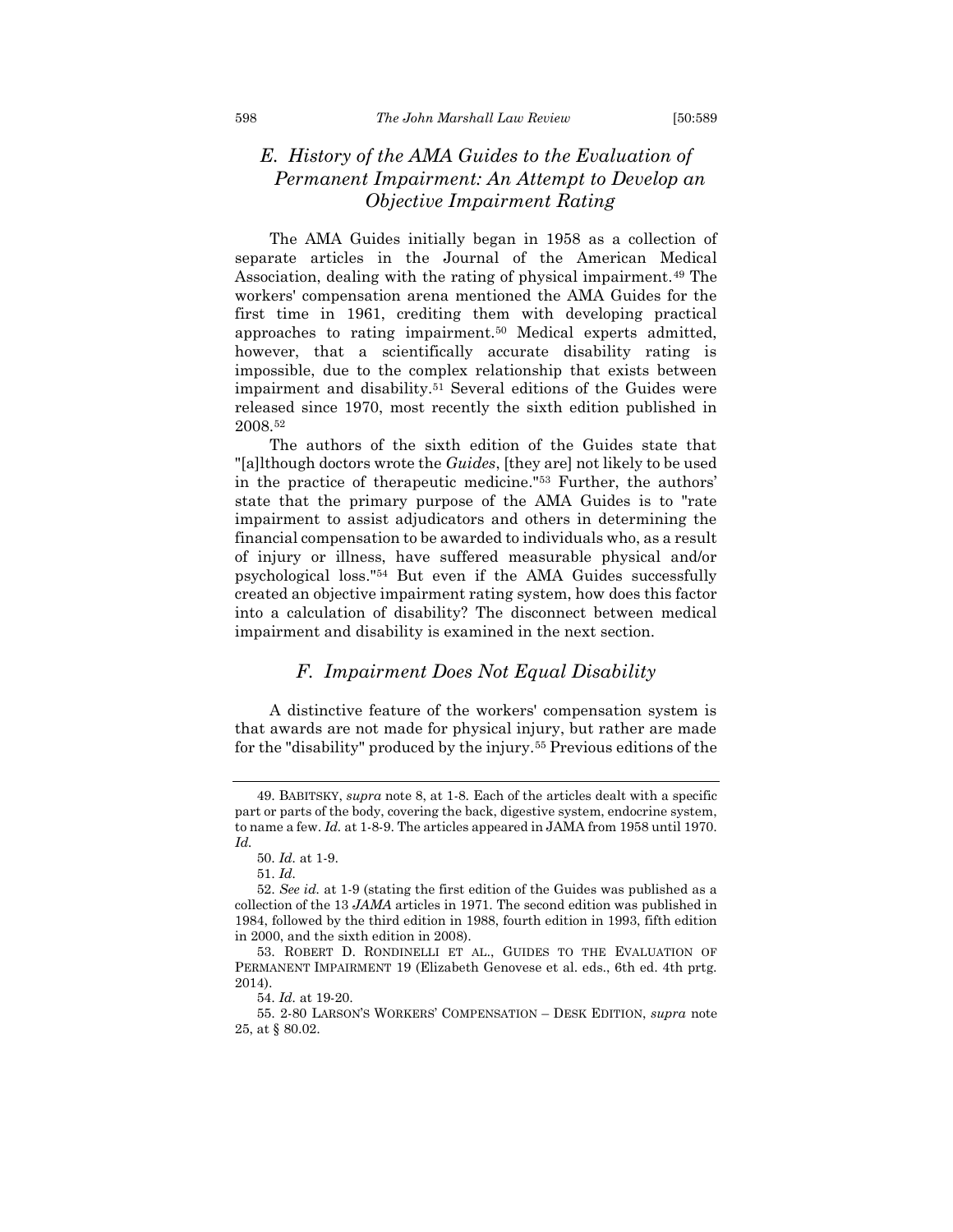2017] *Eliminating the Use of the AMA Guides* 599

Guides cautioned readers that an impairment rating derived from the use of the AMA Guides "may serve as a *starting point* for determinations about the consequences of the impairment, such as a disability rating or a legal entitlement. . . ."<sup>56</sup> Indeed, the Illinois legislature in 2011 seemed to heed the advice of the AMA Guides' authors by making the AMA impairment rating just one of the several factors for the court to consider when determining PPD.<sup>57</sup>

The purpose of AMA impairment ratings is to assess physical impairment, which is a medical determination.<sup>58</sup> They are not meant to determine disability, which is a nonmedical determination.<sup>59</sup> The Guides themselves state that the impairment rating is merely one of several determinants of disablement, and should be integrated with other "nonphysician [sic] sources regarding psychological, social, vocational, and avocational issues."<sup>60</sup> The IWCC has consistently ruled that impairment does not equal disability.<sup>61</sup> Further, even in the absence of an AMA impairment rating, the IWCC "can and shall" award PPD benefits to injured workers.<sup>62</sup> The IWCC has upheld this ruling since 2011, but the ruling is now in jeopardy of being changed.

## <span id="page-11-0"></span>*G. The Illinois Turnaround Agenda: An Imperfect Attempt to Make Impairment Equal Disability*

The Illinois legislature is again discussing ways to bring down costs to businesses in Illinois so that the state can remain competitive with our surrounding neighbors.<sup>63</sup> In Governor Rauner's "Illinois Turnaround Agenda," he states that despite the 2011 amendments, Illinois still has some of the highest workers'

<sup>56.</sup> BABITSKY, *supra* note 8, at 1-9.

<sup>57.</sup> 820 ILL. COMP. STAT 305/8.1b (2011).

<sup>58.</sup> BABITSKY, *supra* note 8, at 1-10.

<sup>59.</sup> *Id.*

<sup>60.</sup> *See* RONDINELLI, *supra* note 53, at 6 (discussing the case of Christopher Reeve, an actor who suffered a traumatic spinal cord injury). A man with his injury would typically have been virtually completely vocationally disabled. *Id.* However, he was able to use his celebrity and willpower to become a spokesperson and advocate for those with spinal cord injuries. *Id.* Further, "a physical impairment can be highly disabling in one vocational context and virtually non-disabling in another." *Id.* An example of this is a ballerina who loses her big toe could be completely disabled from her career, while a construction worker with the same injury might just need to wear a fitted work book to continue his career. *Id.*

<sup>61.</sup> Lascody v. Giuffre Buick and Volvo, No. 12WC 33787, 2015 Ill. Wrk. Comp. LEXIS 487, 6 (2015).

<sup>62.</sup> Smart v. Central Grocers, 2015 Ill. Wrk. Comp., LEXIS 352, 23-24 (2014).

<sup>63.</sup> *The Illinois Turnaround,* ILLINOIS.GOV, www.illinois.gov/gov/documents /compiledpacket.pdf (last visited Sept. 13, 2015).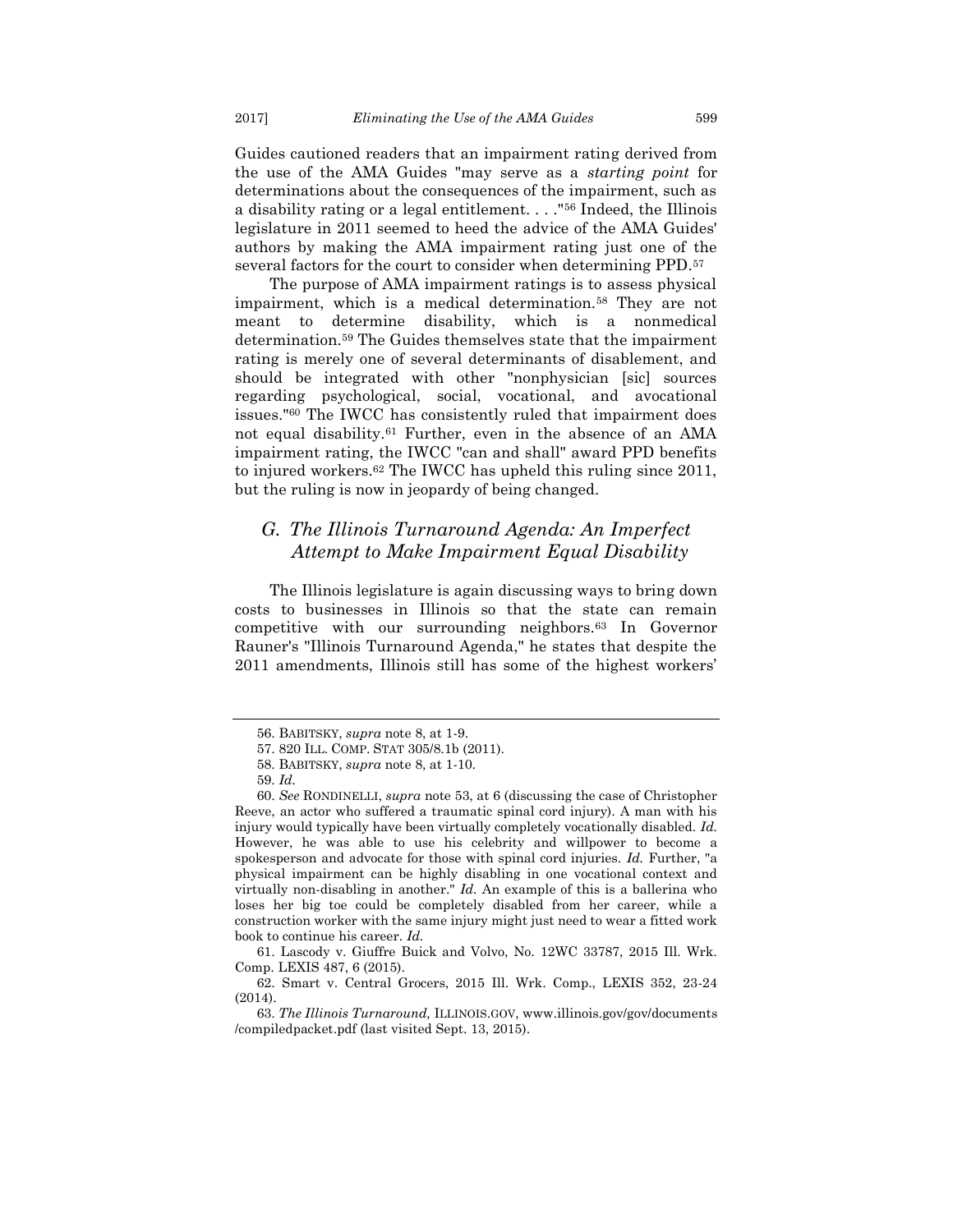compensation premium costs in the country.<sup>64</sup> According to a 2014 study, Illinois ranked 7th highest in terms of workers' compensation premiums.<sup>65</sup> Governor Rauner notes that in a small sample of cases in which the AMA Guides have been used in the determination of PPD, the PPD awards are down 12.24 percent.<sup>66</sup>

Governor Rauner notes that Indiana, which has the lowest workers' compensation premium costs in the country, requires mandatory use of the AMA Guides "when determining permanent partial impairment," which has resulted in lower awards for injured workers. <sup>67</sup> The Governor proposes that "the language that limits the [IWCC] from using only one of the five factors to determine PPD should be eliminated."<sup>68</sup> He goes on to note that "[t]his will allow (though not mandate) a Commissioner to solely base an award on the AMA impairment rating."<sup>69</sup>

#### III. ANALYSIS

<span id="page-12-0"></span>This section analyzes the problems of the first six AMA Guides' methodology. It also examines the errors in calculating impairment ratings using the Guides. The implementation of the Guides into the Illinois legal system will then be reviewed from an evidence perspective, as well as a Constitutional perspective. Last, this section will scrutinize the consistency, reliability, and accuracy of the Guides in evaluating and rating impairment.

## <span id="page-12-1"></span>*A. Problems in the First Six Editions of the Guides*

Though the majority of states now use the Guides in their workers' compensation system, different states use different editions of the Guides.<sup>70</sup> As the AMA released newer editions, most states adopted the newer versions of the Guides into their legislation. Only two states, Colorado and Oregon, currently use an

<sup>64.</sup> *See id.* (stating that Indiana's workers' compensation costs are 50 percent less than that of Illinois).

<sup>65.</sup> *See* Amanda Robert, *Can workers' compensation reforms keep Illinois competitive?*, MADISON COUNTY RECORD, http://madisonrecord.com/stories/51 0558145-can-workers-rsquo-compensation-reforms-keep-illinois-competitive (last visited Oct. 4, 2015) (finding that based on the 2014 Oregon Workers' Compensation Premium Rate Ranking Summary, Illinois has 7th highest, Indiana 50th, Michigan 34th, Kentucky 40th, Missouri 21st, Iowa 24th, Wisconsin 23rd).

<sup>66.</sup> *The Illinois Turnaround*, *supra* note 63.

<sup>67.</sup> Robert, *supra* note 65.

<sup>68.</sup> *The Illinois Turnaround*, *supra* note 63.

<sup>69.</sup> *Id.*

<sup>70.</sup> 2-80 LARSON'S WORKERS' COMPENSATION – DESK EDITION, *supra* note 25, at § 80.07.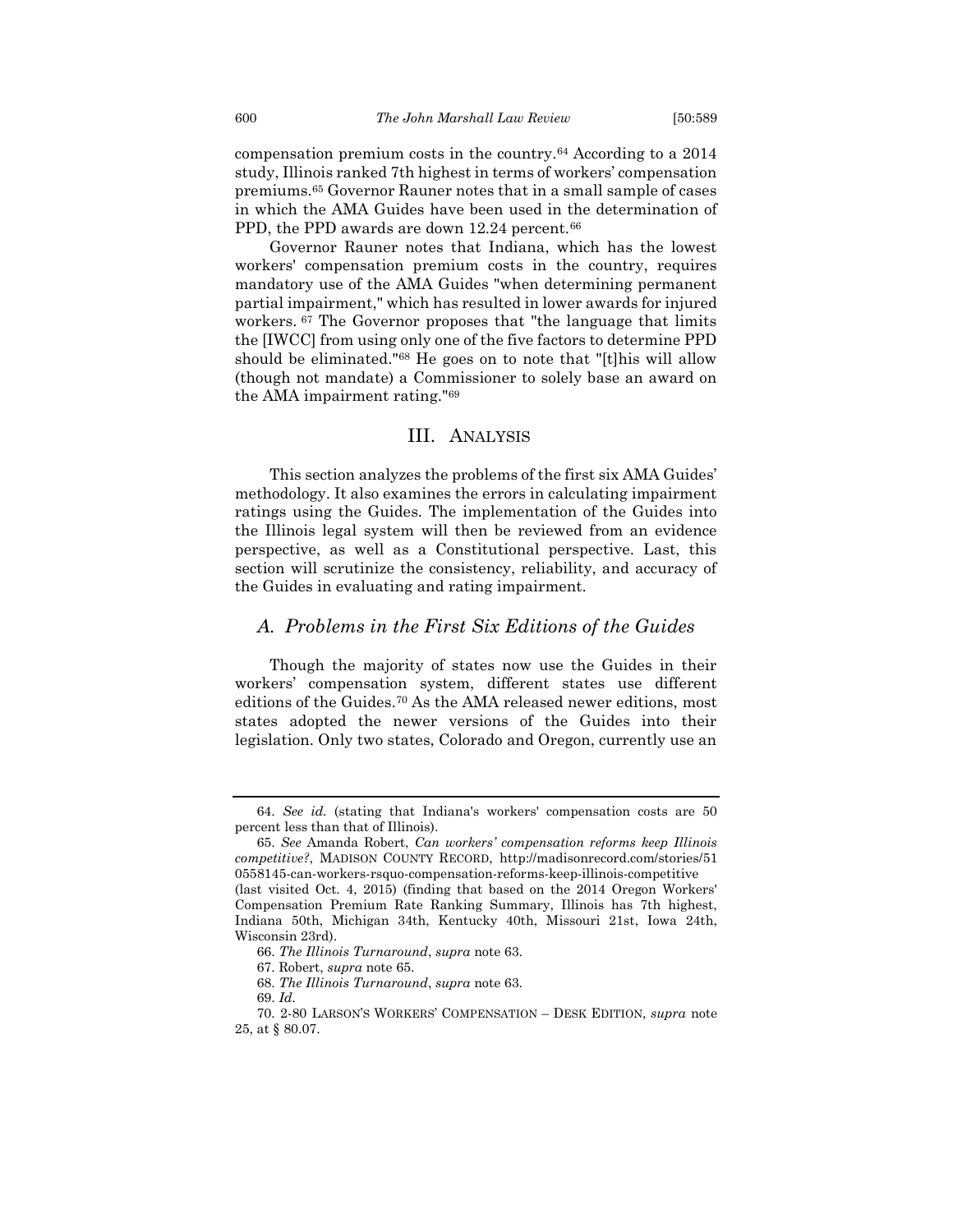edition older than the fourth.<sup>71</sup> Throughout the first five editions of the Guides, the AMA has not indicated whether the methods used to determine the impairment ratings were scientifically derived.<sup>72</sup> The AMA did not claim that the Guides were even an "accurate representation of actual physical impairment."<sup>73</sup> In fact, it was not until the arrival of the fourth and fifth editions of the Guides did the authors caution users about the lack of evidence-based studies used in the Guides.<sup>74</sup>

#### *1. Causes for Concern: Lack of Scientific Evidence*

<span id="page-13-0"></span>The fourth edition did not use objective data for several different body parts or for psychiatric and pain function.<sup>75</sup> For body parts and systems that lacked objective data, the authors estimated the extent of impairment, basing their estimations on "'experience, judgment, and consensus.'"<sup>76</sup> Similarly, the fifth edition states that many of the impairment percentages are merely estimates based on the "'consensus of the chapter authors and not on scientific evidence.'"<sup>77</sup>

Perhaps the strongest example of the Guides' lack of scientific evidence is in the preface of the sixth edition, which acknowledges the criticisms of the previous five editions of the Guides.<sup>78</sup> One notable criticism acknowledged by the sixth edition's authors is that

73. *Id.*

74. BABITSKY, *supra* note 8, at 3-3.

<sup>71.</sup> *See id. (*stating that Colorado and Oregon are the only two states still using the third edition of the Guides, and no states are presently using the second or first editions).

<sup>72.</sup> *See* John Kuhnlein, *Member Report for the Iowa Task Force Regarding the AMA Guides to the Evaluation of Permanent Impairment, Sixth Edition*, IOWAWORKCOMP.GOV, www.iowaworkcomp.gov/sites/authoring.iowadivisionof workcomp.gov/files/kuhnleinreport.pdf (last visited Mar. 19, 2016) [hereinafter Iowa Task Force Member Report] (discussing that in 2009, the Iowa's workers' compensation system had already implemented use of the Fifth Edition of the AMA Guides). In an attempt to determine whether Iowa should implement the new 6th Edition of the AMA Guides, a task force was formed to investigate the 6th Edition. *Id.* The task force was composed of Administrative Law Judges, employer attorneys, injured workers' attorneys, and physicians. *Id.* 

<sup>75.</sup> *See id.* (citing the authors of the fourth edition of the Guides, who state that they used "scientific data accepted and derived from normal functioning for those systems for which such data are available."); *see also* AMA, GUIDES TO THE EVALUATION OF PERMANENT IMPAIRMENT 3 (4th ed. 1993) (listing those systems as the respiratory, cardiovascular, visual, auditory, endocrine, hematologic, and digestive systems). The fourth edition does not claim to be scientifically valid and reliable for the remaining parts and systems of the body. *Id.* 

<sup>76.</sup> *Id.*

<sup>77.</sup> *Id.*

<sup>78.</sup> *See* RONDINELLI, *supra* note 53, at 2 (discussing some of the criticisms of the first five editions of the Guides).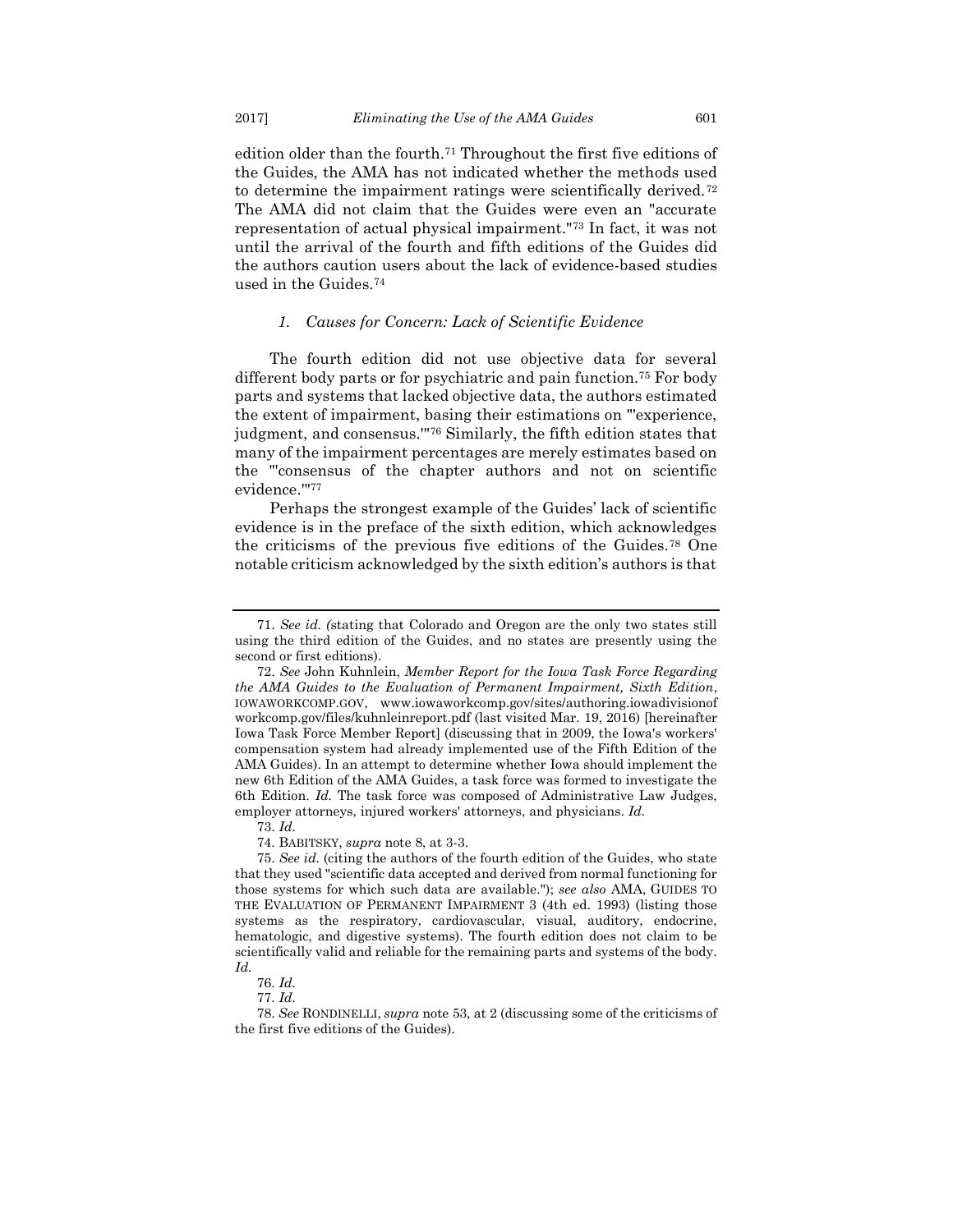the "impairment ratings did not adequately or accurately reflect loss of function."<sup>79</sup> Further, the authors recognize the public's critique that "[n]umerical [impairment] ratings were more the representation of 'legal fiction than medical reality.'"<sup>80</sup> The authors attribute these problems, in part, to "limited validity and reliability of the ratings, lack of meaningful and consistent application of functional assessment tools, and lack of internal consistency."<sup>81</sup> The AMA's failure to acknowledge these issues early on is alarming, considering 19 states still use the earlier editions in their workers' compensation systems.<sup>82</sup>

The sixth edition of the Guides claims to be "more diagnosis based with these diagnoses being evidence-based when possible."<sup>83</sup> However, Robert Rondinelli, the Medical Editor of the sixth edition of the Guides, points out the sixth edition's flaws in a 2010 Commentary with the Journal of Occupational and Environmental Medicine.<sup>84</sup> There, Dr. Rondinelli states that although the AMA Guides strive to use evidence-based platforms in its ratings system, many of the body's organs lack the sufficient evidence to do so.<sup>85</sup> The result of lacking evidence is a largely consensus-based ratings system in the sixth edition of the Guides.<sup>86</sup> If the goal of the Guides was to remove subjective disability ratings by judges and replace them with objective impairment ratings based on science, the AMA Guides seem to fall short of this goal.

86. *Id.*

<sup>79.</sup> *Id.*

<sup>80.</sup> *Id.*

<sup>81.</sup> *See id.* (discussing that another problem noted by the authors of the sixth edition was confusing and antiquated terminology in the first five editions).

<sup>82.</sup> 2-80 LARSON'S WORKERS' COMPENSATION – DESK EDITION, *supra* note 25, at § 80.07 (listing ten states that use the fifth edition, seven states that use the fourth edition, and two states that use the third edition).

<sup>83.</sup> *See* RONDINELLI, *supra* note 53, at 2 (stating that the sixth edition also claims to include the goal of optimizing interrater and intrarater reliability).

<sup>84.</sup> *See* Robert D. Rondinelli, *Commentary on Reliability of the AMA Guides to the Evaluation of Permanent Impairment*, J. OF OCCUPATIONAL AND ENVIRONMENTAL MED. 1205, 1204-05 (2010) (discussing how the AMA strives to achieve an evidence-based platform, but sufficient evidence is fairly lacking for many of the organ systems).

<sup>85.</sup> *See id.* (stating that specifically, the musculoskeletal system lacks sufficient evidence). Dr. Rondinelli states that no "gold standard" exists for impairment rating, and acknowledges that each edition of the Guides attempts to improve on prior editions. *Id.*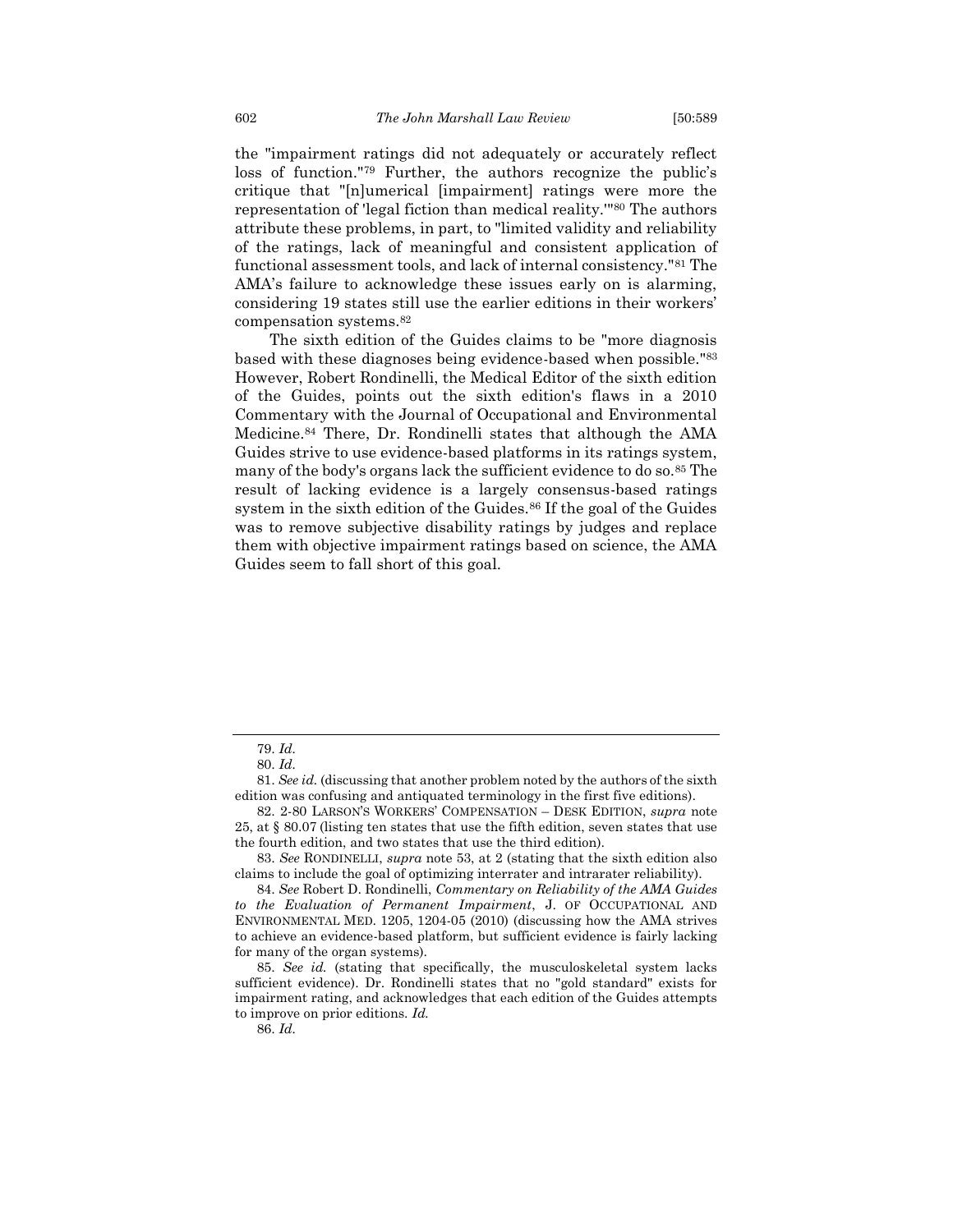#### *2. A Different Method Creates Different Concerns: Consensus Based Ratings Made by an Unknown Consensus*

Since much of the sixth edition is consensus based, consensus composition is of paramount importance in determining bias.<sup>87</sup> However, the AMA has not been overtly transparent with the makeup of each chapter's consensus.<sup>88</sup> An Iowa Task Force researching the sixth edition attempted to gain access to this consensus information.<sup>89</sup> The Task Force contacted Dr. Mark Melhorn, one of the chapter contributors for the sixth edition, to find out who was part of the consensus on the Upper Extremity chapter.<sup>90</sup> Dr. Melhorn declined to reveal the information, and advised the Task Force to contact the American Medical Association directly.<sup>91</sup> When the Task Force contacted the American Medical Association, it was told to consult the sixth edition book itself.<sup>92</sup> The sixth edition specifically lists all of the Chapter Contributors, but fails to elaborate on who contributed to which chapter.<sup>93</sup> Without knowing who specifically contributed to each chapter, we are left guessing as to the potential biases, affiliations, and credentials of the chapter contributors.

#### <span id="page-15-1"></span>*3. Impairment Ratings Drop Significantly from Fifth to Sixth Edition*

Adding to the intrigue, the mean impairment ratings in the sixth edition are significantly lower than they were for the fifth edition of the Guides.<sup>94</sup> This means that injured workers will receive less compensation for their injuries in states that use the sixth edition.<sup>95</sup> For example, an injured worker requiring a total knee replacement would receive approximately 32 percent less if the

92. *Id.*

<span id="page-15-0"></span>

<sup>87.</sup> *See* Kuhnlein*, supra* note 72 (mentioning that consensus decisions "depend upon the composition of the group making the determination" and that "if the group is biased, the outcome is biased.").

<sup>88.</sup> *Id.*

<sup>89.</sup> *Id.*

<sup>90.</sup> *Id.*

<sup>91.</sup> *Id.*

<sup>93.</sup> *See* RONDINELLI, *supra* note 53, at vii-viii (listing Chapter Contributors by name, professional association, and location, but without designation for their specific chapter contributions to the book itself).

<sup>94.</sup> *See* Linda Forst et al., *Reliability of the AMA Guides to the Evaluation of Permanent Impairment*, 52 J. OF OCCUPATIONAL & ENVTL. MED. 1202, 1201-03 (2010) (concluding that the impairment ratings using the sixth edition are somewhat lower than those of the fifth edition).

<sup>95.</sup> *See id.* (recommending that it is critical to perform more research on the AMA Guides, given the effect they can have on monetary settlements and society as a whole).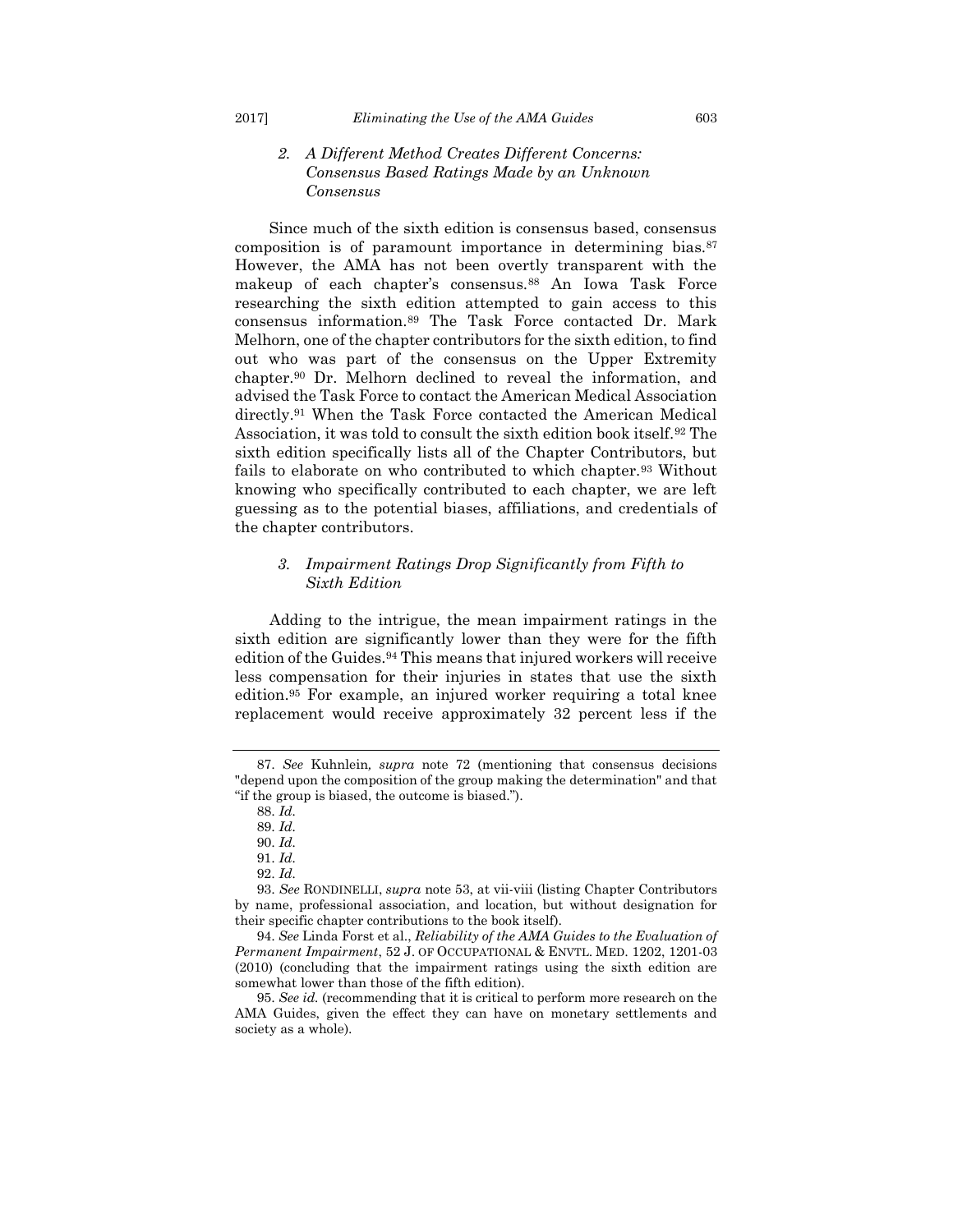sixth edition were used instead of the fifth.<sup>96</sup> The decrease in impairment ratings between the fifth edition and the sixth edition is dramatically larger than the gap between any previous editions.<sup>97</sup> This dramatic drop in ratings makes the chapter consensus of paramount importance to determine any possible bias.

## <span id="page-16-0"></span>*B. Mistakes in the Sixth Edition Lead to Profits for Physicians*

The sixth edition is far from flawless. Approximately eight months after its publication in 2008, the AMA released a 52 page errata to the sixth edition.<sup>98</sup> This amount of error is significant, and was partially blamed on a rush to publish in order to avoid financial penalty.<sup>99</sup> Some errors were related to measurements taken by the impairment rater during examination, which could fundamentally change an impairment rating score. <sup>100</sup> Lower impairment scores could affect injured workers' disability awards at trial if the judge chooses to rely on the rating.

Further, some physicians profit off of the errors of the sixth edition, involving fundamental book error and physician rating error.<sup>101</sup> Dr. Christopher Brigham, a physician who served as the Senior Contributing Editor of the sixth edition, advertises impairment rating correction services in his private practice.<sup>102</sup> Dr.

99. *Id.*

<sup>96.</sup> *Developments in State Workers' Compensation Systems: Before the Subcommittee on Workforce Protections*, 110th Cong. (2010) (Written testimony of Dr. John E. Nimlos MD) [hereinafter Nimlos] (stating that the reasoning given for this decrease by Dr. Chris Brigham, a member of the Editorial Panel for the sixth edition, is that medical technology has improved). While this suggests that the decrease was science based, the actual reason rests with the fact that fifth edition and the sixth edition use different processes for determining those ratings. *Id.* The fifth edition classifies a "good" result for a total knee replacement using a numerical score. *Id.* This score is derived from several measurements used by orthopedic surgeons to describe knee replacement outcomes. *Id.* The sixth edition uses outcome degrees of mild, good, and severe. *Id.* The method to calculate these degrees are undefined, and thus are likely subject to the bias of the rating examiner. *Id.*

<sup>97.</sup> *Id.*

<sup>98.</sup> *See* Kuhnlein, *supra* note 72 (discussing that issues with consistency and a rush to publish the sixth edition may have played a part in the errors).

<sup>100.</sup> *See id. (*mentioning that the Pain Disability Questionnaire had listed an incorrect measurement line, which would have overestimated impairment). Other changes were made to the Conversion Table in the Upper Extremity Impairment Rating section. *Id.*

<sup>101.</sup> *See* Nimlos, *supra* note 96 (stating that Dr. Brigham advertises in his private practice a service to review and correct impairment ratings). Dr. Nimlos also suggests that Dr. Brigham markets this service to defense attorneys, employers, and workers' compensation insurance companies. *Id.*

<sup>102.</sup> *Impairment Analysis - Brigham and Associates,* CBRIGHAM.COM, www.c brigham.com/our-services/impairment-analysis/ (last visited Oct. 31, 2015).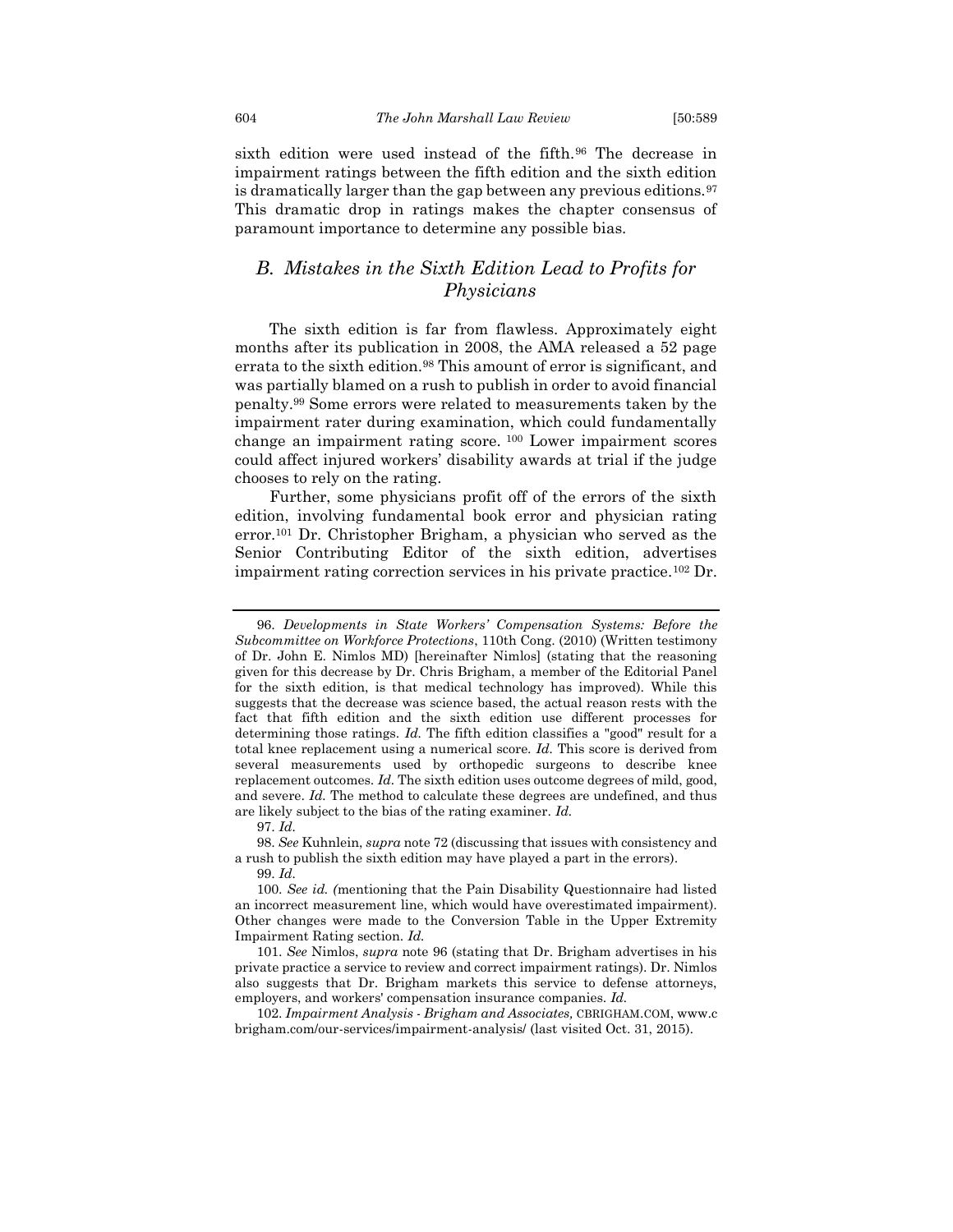Brigham acknowledges that "most physicians lack skills in the use of the Guides."<sup>103</sup> He also admits that physician bias can play a part in the impairment rating, stating that while impairment ratings should be free of bias, most are not.<sup>104</sup>

Dr. Brigham is of the opinion that the majority of physician impairment ratings are too high, an estimated eight percent too high on an individual level.<sup>105</sup> On a global level, Dr. Brigham estimates that 89% of impairment ratings are too high, and 78% of ratings are incorrect.<sup>106</sup> It stands to reason that Dr. Brigham's advertisement in private practice for the correction of impairment rating is for the purpose of lowering impairment ratings, not raising them.<sup>107</sup> Given his position as the Senior Contributing Editor of the sixth edition of the Guides, it is alarming that Dr. Brigham is now profiting off of the errors of the Guides.

Dr. John Nimlos, a board-certified doctor in Occupational Medicine, has been practicing medicine in Washington State for 43 years.<sup>108</sup> He conducted a study of his own on impairment ratings in 2010 and reported the results to the House Committee on Labor and Education.<sup>109</sup> Of 401 independent medical exams that he reviewed, only 45% were valid.<sup>110</sup> Dr. Nimlos reached the same overlying conclusion as Dr. Brigham – that the impairment ratings are the source of the issue here. However, unlike Dr. Brigham, Dr. Nimlos reported that 99% of the ratings he reviewed were too low, as opposed to too high.<sup>111</sup> If established physicians are having such a hard time agreeing on these impairment ratings, it must be difficult for the court system to trust these ratings.

## <span id="page-17-0"></span>*C. The Lack of Scientific Evidence May Render Expert Testimony Concerning the Guides Inadmissible Under Illinois' Frye Standard*

The Frye standard governs the admissibility of expert testimony into evidence in Illinois.<sup>112</sup> The Frye standard holds that

<sup>103.</sup> *Id.*

<sup>104.</sup> *Id.*

<sup>105.</sup> *See* Nimlos, *supra* note 96 (stating that Dr. Brigham estimates that impairment ratings are routinely eight percent too high).

<sup>106.</sup> *Id.*

<sup>107.</sup> *See id.* (discussing that mostly defense parties would be interested in paying Dr. Brigham a fee of \$150.00 to correct their AMA impairment rating report, given that he believes most ratings are too high).

<sup>108.</sup> *Dr. John Nimlos, Preventive Medicine Physician in Shoreline,* WA | US NEWS DOCTORS*,* http://health.usnews.com/doctors/john-nimlos-580706 (last visited Nov. 13, 2015).

<sup>109.</sup> Nimlos, *supra* note 96.

<sup>110.</sup> *Id.*

<sup>111.</sup> *Id.*

<sup>112.</sup> Donaldson v. Cent. Ill. Pub. Serv. Co., 199 Ill. 2d 63, 76 (2002).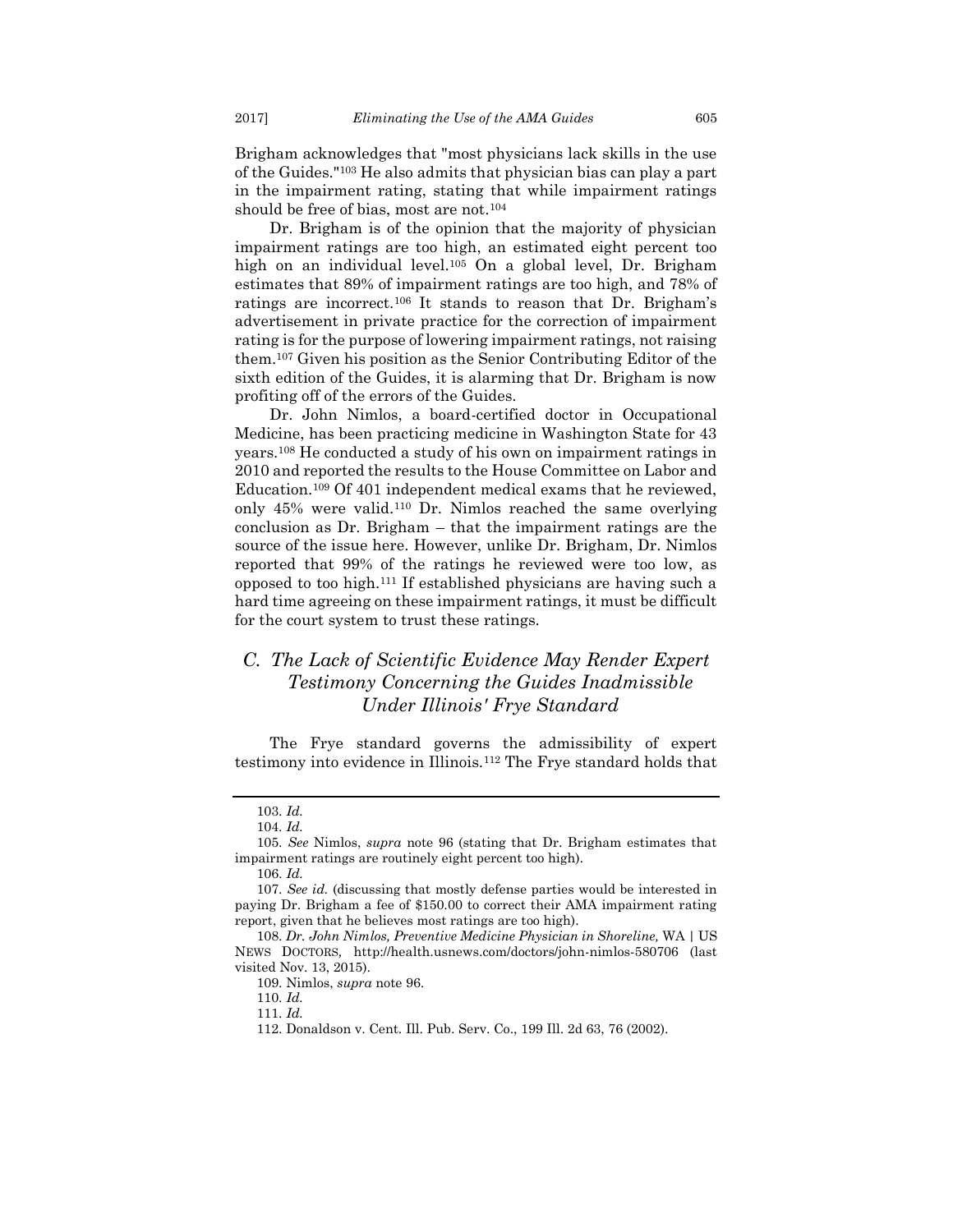the methodology or scientific principle used by an expert to deduce a scientific principle or discovery must be "sufficiently established to [gain] general acceptance in the particular field in which it belongs."<sup>113</sup> This "general acceptance test" does not require that a majority of experts in the field accept the test.<sup>114</sup> However, if the principle or methodology is merely experimental or of uncertain validity, then the test has not gained "general acceptance," and thus has not satisfied the Frye standard.<sup>115</sup>

Given the historical lack of evidence-based methodology by the Guides, the errors in the sixth edition, and the admission that much of the methodology is consensus-based as opposed to scientific, it will not be long before the Guides are challenged on a Frye evidence standard. Questions may arise regarding the validity of the AMA Guides, and their "general acceptance" by the medical community as being an effective methodology for rating impairment. <sup>116</sup> A Constitutional challenge concerning the wholesale adoption of future editions of the AMA Guides may also be ripe.

## <span id="page-18-0"></span>*D. Statutory Language Automatically Adopting the Most Current Edition of the AMA Guides may be Challenged Constitutionally*

When Illinois adopted the AMA Guides into the Workers' Compensation Act in 2011, it did so with the following language: "[t]he most current edition of the American Medical Association's 'Guides to the Evaluation of Permanent Impairment' shall be used by the physician in determining the level of impairment."<sup>117</sup> Based on this language, issues are likely to occur now and in the near future. The legislature's adoption of the language stating that the "most current edition" of the Guides shall be used might in effect

<sup>113.</sup> *See* Frye v. United States, 293 F. 1013, 1014 (D.C. Cir. 1923) (deciding from an appeal from a criminal trial, in which the defendant attempted to offer expert testimony regarding a "systolic blood pressure deception test."); *see e.g*., *id.* at 1013 (holding that the test had not yet gained the requisite standing and scientific recognition in the physiological and psychological communities to justify admitting expert testimony deduced from test).

<sup>114.</sup> *Donaldson*, 199 Ill. 2d at 78.

<sup>115.</sup> *Id.*; *see also* Reed v. State, 283 Md. 374, 381 (1978) (holding that voiceprint technology did not satisfy the Frye standard of evidence admissibility as it had not achieved general acceptance in the scientific community).

<sup>116.</sup> *See* Kuhnlein*, supra* note 72 (stating that several of the editors of the Guides have mentioned that the book is written "by physicians for physicians... . ."). The editors referred to are Drs. Rondinelli, Melhorn, and Brigham. *Id.*  These editors also state that there is not a problem with the Guides themselves, but with the workers' compensation systems, who need to "catch up." *Id.* The Iowa Task Force members take offense to this, stating that the AMA Guide's authors are not considerate of their end users. *Id.*

<sup>117.</sup> 820 ILL. COMP. STAT 305/8.1b (2011).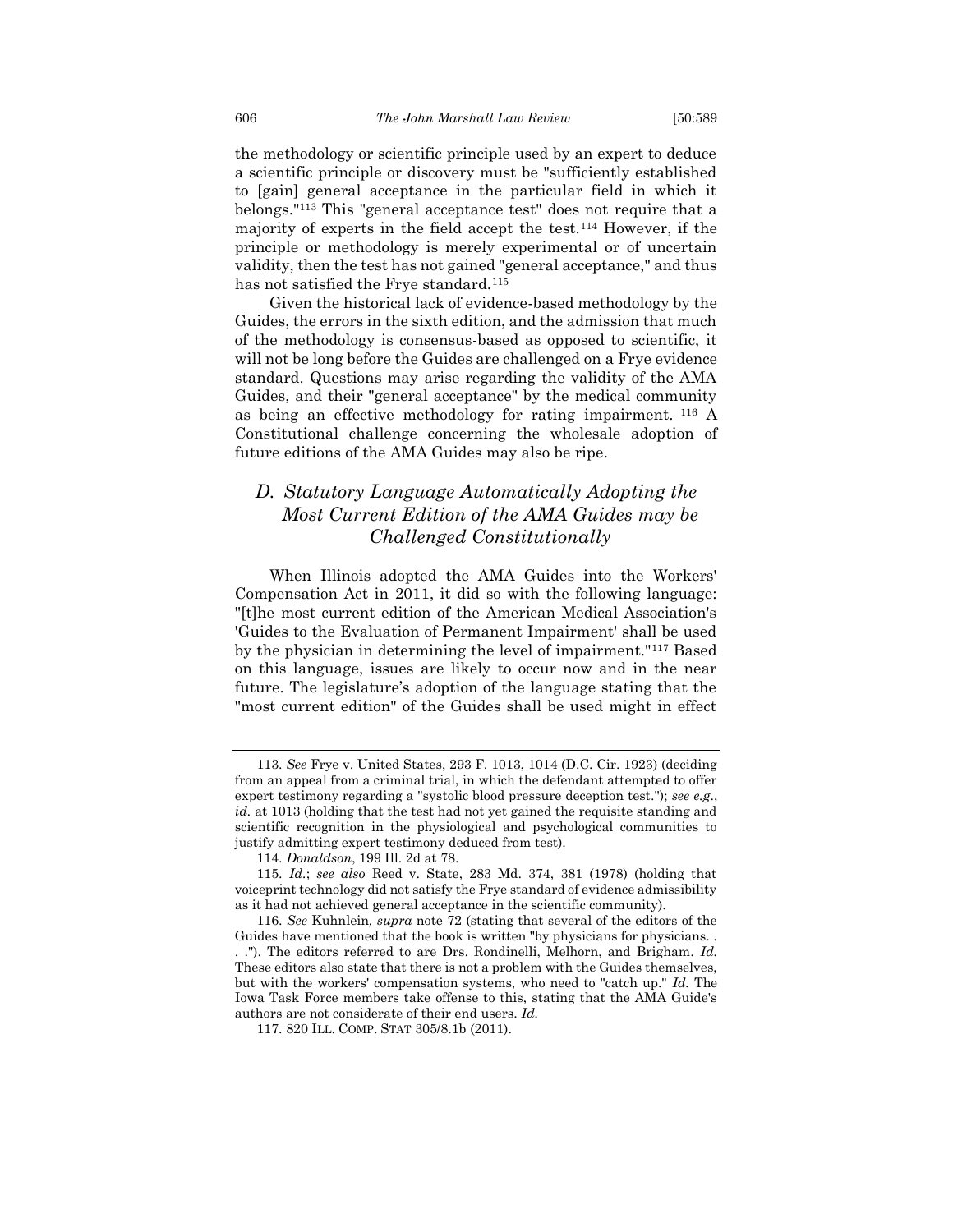give the AMA the power to create workers' compensation law. Essentially, future editions of the AMA Guides would become law upon their publication.

Section One of the Illinois Constitution states that the "legislative power is vested in a General Assembly consisting of a Senate and a House of Representatives. . . ."<sup>118</sup> As a general rule, the power granted to the legislature cannot be delegated.<sup>119</sup> It can, however, authorize others to perform functions that the General Assembly cannot do itself.<sup>120</sup> Still, delegation of authority by the General Assembly would be improper where the authority delegated creates so much discretion that the body could in effect make the law itself.<sup>121</sup> The purpose of this delegation is not to allow another body to create law, but rather to confer discretion as to its execution.<sup>122</sup> As a result, " [p]roper delegation of authority must provide sufficient standards to guide the administrative body in the exercise of its functions."<sup>123</sup> The Illinois legislature failed to prescribe any standards for the AMA to follow in creating their new and future editions to the Guides. This lack of guidance, coupled with the current language of the law, may create constitutionality issues for future editions of the Guides. The Pennsylvania Commonwealth Court recently heard a case raising this very issue.<sup>124</sup>

In *Protz v. Workers' Comp. Appeal Bd.,* the constitutionality of Pennsylvania's workers' compensation statute was called into question, for language stating that impairment would be determined by the "most recent edition of the American Medical Association Guides to the Evaluation of Permanent Impairment. . .

122. *Chicagoland Chamber of Commerce*, 378 Ill.App.3d at 349; *see* Wright v. Cent. DuPage Hosp. Ass'n, 63 Ill. 2d 313 (1976) (holding that an Illinois statute which required a medical malpractice case be heard by a medical review panel prior to a jury trial was unconstitutional). The medical review panels were comprised of a circuit court judge, a practicing physician, and a practicing attorney. *Id.* at 319. The court in *Wright* found that the physician and attorney function on the panel was unconstitutional, as it gave both of the non-judicial members of the panel judicial powers. *Id.* at 322.

123. *Chicagoland Chamber of Commerce,* 378 Ill.App.3d at 349.

124. In Protz v. Workers' Comp. Appeal Bd. (Derry Area Sch. Dist.)*,* No. 1024 C.D. 2014, 2015 Pa. Commw. LEXIS 404 (Pa. Commw. Ct. Sept. 18, 2015), *aff'd on reh'g in part rev'd on reh'g in part,* 161. A. 3d 827 (Pa. 2017), the Supreme Court of Pennsylvania held that the provision requiring physicians to conduct impairment ratings pursuant to the *most current edition* of the AMA Guides was unconstitutional, as a violation of the non-delegation doctrine (emphasis added).

<sup>118.</sup> IL. CONST. art. IV, § 1.

<sup>119.</sup> Chicagoland Chamber of Commerce v. Pappas, 378 Ill. App. 3d 334, 348 (Ill. App. 1st. 2007).

<sup>120.</sup> *Id.*

<sup>121.</sup> *Id.*; *see* People ex rel. Bernat v. Bicek, 405 Ill. 510, 517 (1950) (holding that "[a]n act which vests any person with arbitrary discretion to determine what the laws shall be in a particular situation is invalid.").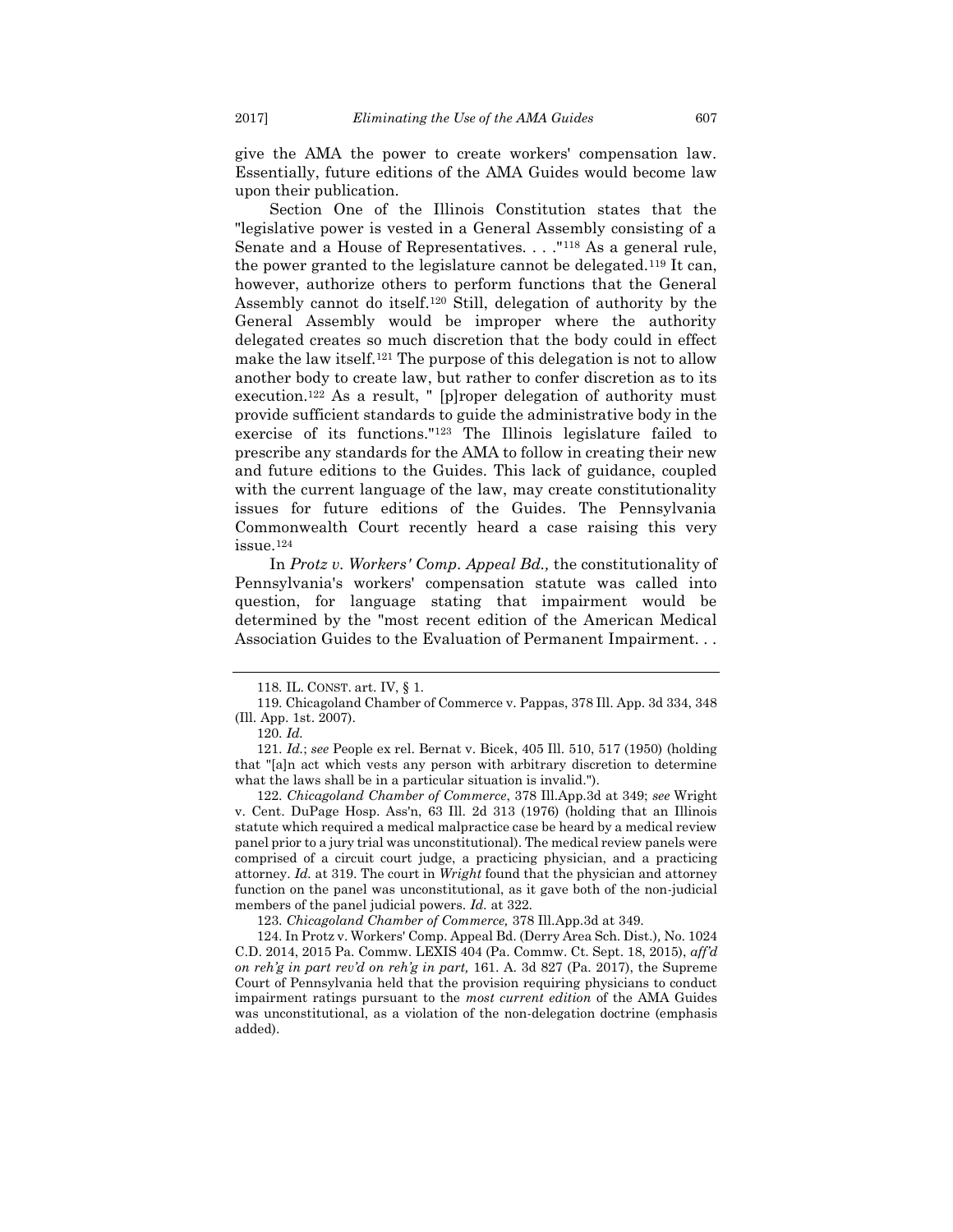."<sup>125</sup> The Pennsylvania court held that this part of the statute was unconstitutional as the legislature failed to "prescribe *any* intelligible standards to guide the AMA's determination regarding the methodology to be used in grading impairment."<sup>126</sup> As Pennsylvania and Illinois have similar rules in their Constitutions regarding delegation of legislative authority, a Constitutional challenge to the Illinois' workers' compensation statute may be imminent. <sup>127</sup>

## <span id="page-20-0"></span>*E. Consistent Ratings May Save Money, But They Do Not Increase Accuracy*

Proponents of using the AMA Guides in the Illinois workers' compensation system may argue that despite the flaws discussed above, this is an objective standard to evaluate impairment.<sup>128</sup> Consistency, after all, was one of the primary goals listed by the sixth edition of the Guides.<sup>129</sup> Dr. Rondinelli suggests that the goal of the Guides is to attempt to "codify impairment ratings whose tradition is largely historically and intuitively based. . . ."<sup>130</sup> States have an interest in reliability and consistency between ratings, as a varied group of impairment ratings for similar injuries can drive up the costs of a case, thus burdening the workers' compensation system of that state.<sup>131</sup>

However, despite attempts by the AMA for the sixth edition to produce more consistency among impairment raters, research shows that the newest edition of the Guides comes up short.<sup>132</sup> Even if the ratings were consistent, that doesn't mean that the impairment ratings are indicative of the injured worker's actual medical impairment.<sup>133</sup> The Iowa Task Force argues that the real issue with the Guides is not one of consistency, but of accuracy; that

130. Rondinelli*, supra* note 84, at 1205.

<sup>125.</sup> *See id.* at 3-4 (discussing how at the time of the statute taking effect, the fourth edition was the most current, but the sixth edition was the one used for the impairment rating in this case).

<sup>126.</sup> *Id.* at 20.

<sup>127.</sup> PA. CONST. art. II, § 1 (stating that the legislative power of the Pennsylvania Commonwealth shall be vested in a General Assembly consisting of a Senate and a House of Representatives).

<sup>128.</sup> *See* 97 S. Transcription Debate, at 65 (May 28, 2011) (stating that for the first time ever, Illinois will be introducing objective standards for impairment calculation into a bill).

<sup>129.</sup> *See* RONDINELLI*, supra* note 53, at 2 (listing one of the goals of the sixth edition as "optimizing interrater and intrarater reliability.").

<sup>131.</sup> *See* Kuhnlein, *supra* note 72 (discussing how varying impairment ratings drive up costs).

<sup>132.</sup> *See* Forst*, supra* note 94, at 1202 (stating that impairment ratings using the sixth edition do not meet claims of improved reliability).

<sup>133.</sup> Kuhnlein*, supra* note 72.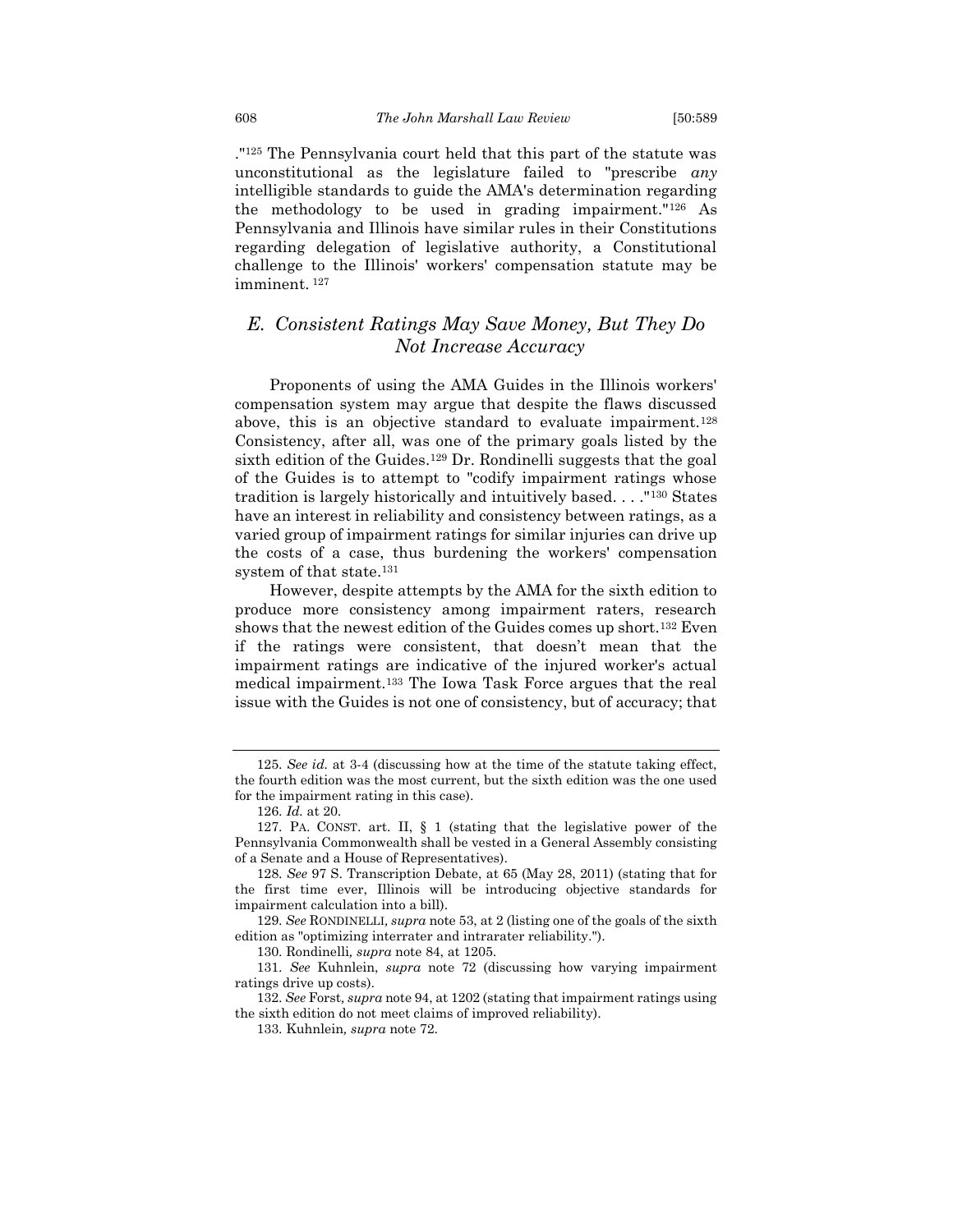is, how close is the AMA impairment rating to reality?<sup>134</sup> The Task Force attributes the Guides' problems with the grids used in the calculations, the quality of the numbers in the grids, and physician bias.<sup>135</sup> If the system being used by the raters is flawed, then it does not matter how consistent the ratings are among the doctors using the flawed system. Hence, the whole goal of consistency is thrown out the window.<sup>136</sup>

#### IV. PROPOSAL

<span id="page-21-0"></span>This comment proposes that Illinois should reject the AMA Guides and explore other options for medical impairment ratings. Also, Illinois should examine the realistic monetary effects that the Guides currently have, and likely will continue to have on workers' compensation premiums. This proposal also suggests that an alternate body, commission, or group should examine medical impairment in a more comprehensive way. Finally, it proposes how to deal with that impairment rating, once it is obtained.

## <span id="page-21-1"></span>*A. Conduct Further Research to Determine if Lower PPD Awards Will Lead to Lower Premiums*

Governor Rauner's Turnaround Agenda seemingly has Illinois' best interests in mind; bring more jobs to the state by reducing the workers' compensation premium costs on businesses.<sup>137</sup> His proposal to do this, in part, is to lower PPD awards by implementing the conservative AMA Guides into their calculation.<sup>138</sup> However, even ignoring all of the bias and fundamental errors with the Guides, it is far from a guarantee that lower PPD awards will have much of an effect on workers' compensation premiums.<sup>139</sup>

Economist Victor Bongard from Indiana's Kelley School of Business argues that "there is not always a strong correlation between insurance premium rates and workers' compensation awards. . . ."<sup>140</sup> California, the state that currently has the highest workers' compensation premium rates in the nation, has PPD

<sup>134.</sup> *Id.*

<sup>135.</sup> *Id.*

<sup>136.</sup> *Id.*

<sup>137.</sup> *See The Illinois Turnaround, supra* note 63 (discussing how Illinois is losing jobs to Indiana, who has 50 percent less workers' compensation costs than Illinois).

<sup>138.</sup> *See id. (*stating that the 2011 workers' compensation reform adopted the AMA Guides in hopes of lowering awards).

<sup>139.</sup> *See* Robert, *supra* note 65 (stating that workers' compensation insurance premiums are not the only factor that employers consider when deciding where to do business).

<sup>140.</sup> *Id.*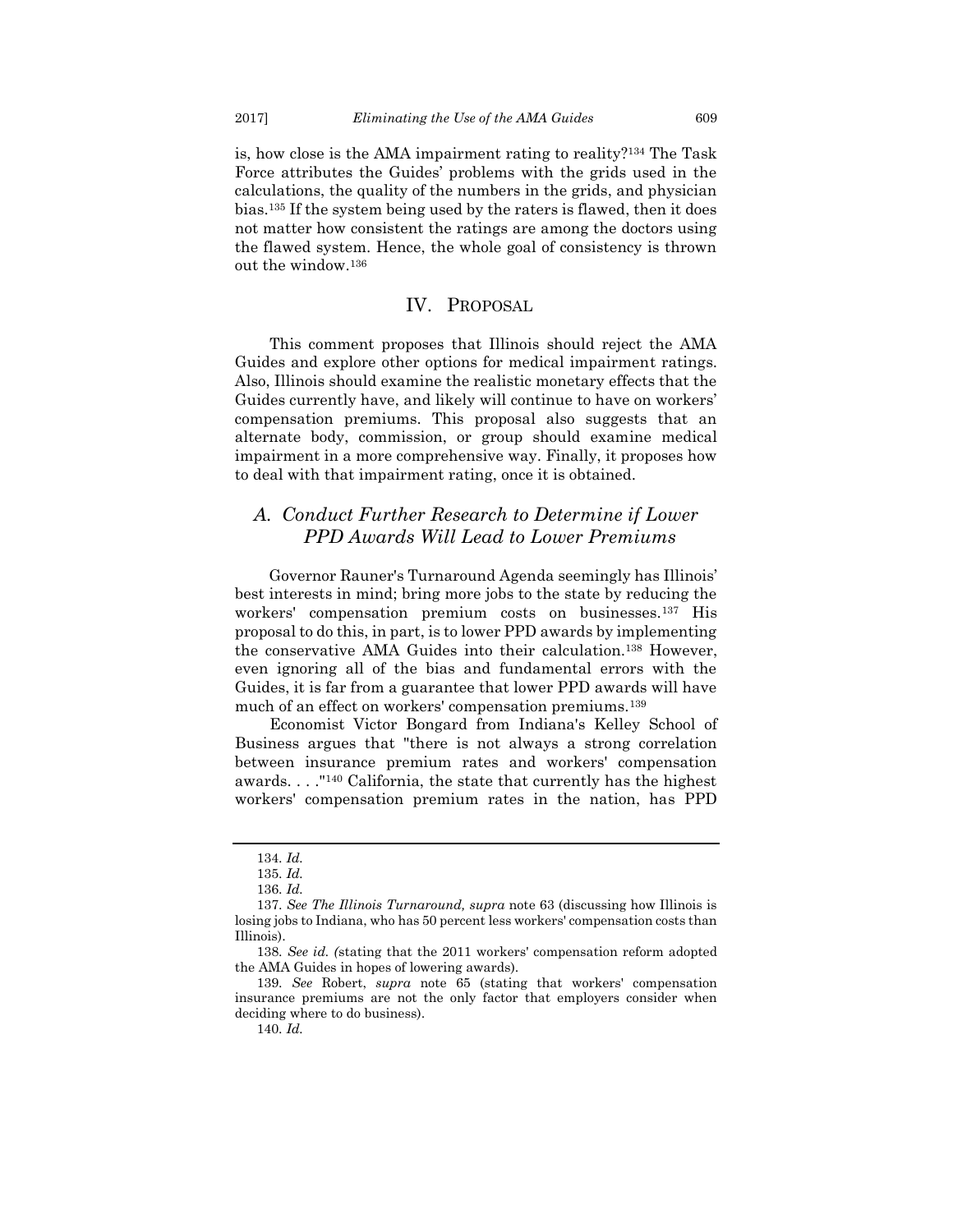awards that are fairly close to the national average, and significantly lower than Illinois.<sup>141</sup> In fact, despite their sky-high premium rates, California's PPD awards come in fairly similar to Indiana's, the state with which Illinois is competing for jobs.<sup>142</sup> Bongard cites Illinois' higher corporate tax rate, individual tax rate, and state tax as several important differences between Illinois and Indiana.<sup>143</sup> All of these could be reasons that jobs are moving to Indiana.

Illinois should further explore the actual effect that lower PPD awards would have on workers' compensation insurance premiums before taking any more money out of the injured worker's pocket. The Illinois legislature fought hard to implement the AMA Guides into the workers' compensation system in 2011 and will likely view any further research into potential replacements for the AMA Guides as a costly expense. However, given the collective interest from the various groups involved, there may be a cost-effective way to put a group together for further analysis into this important issue.

## <span id="page-22-0"></span>*B. Eliminate the Use of the AMA Guides, and Create a Task Force to Explore a New System of Disability*

Given the errors, potential bias, secrecy, and lack of scientific evidence found in the AMA Guides, it is difficult to imagine a positive workers' compensation reform plan that still includes the AMA Guides. It seems likely that most states use the AMA Guides not because of their consistency, fairness, and accuracy in calculating impairment, but rather because they are the only game in town. However, Illinois can do better.

Illinois must rid their workers' compensation system of the AMA Guides, and start fresh. Historically, Illinois dealt with workers' compensation reform through a collective bargaining process. Accordingly, the Illinois legislature should create a Workers' Compensation Task Force, similar to the one created in Iowa, to work on the creation of a new system of PPD calculation with representatives from all interested parties.<sup>144</sup> This Task Force would include members from the Illinois Workers' Compensation Commission, petitioner attorneys, respondent attorneys, as well as

<sup>141.</sup> *See id.* (pointing out that the award for the full loss of an arm in Illinois is approximately \$440,000, while the same loss in California is worth approximately \$191,000).

<sup>142.</sup> *Id.*

<sup>143.</sup> *See id.* (mentioning a ProPublica study that shows workers' compensation awards in Indiana are higher than the national average).

<sup>144.</sup> *See* Kuhnlein, *supra* note 72 (mentioning that the Iowa Task Force served at the request of the Iowa Workers' Compensation Commissioner, Christopher Godfrey).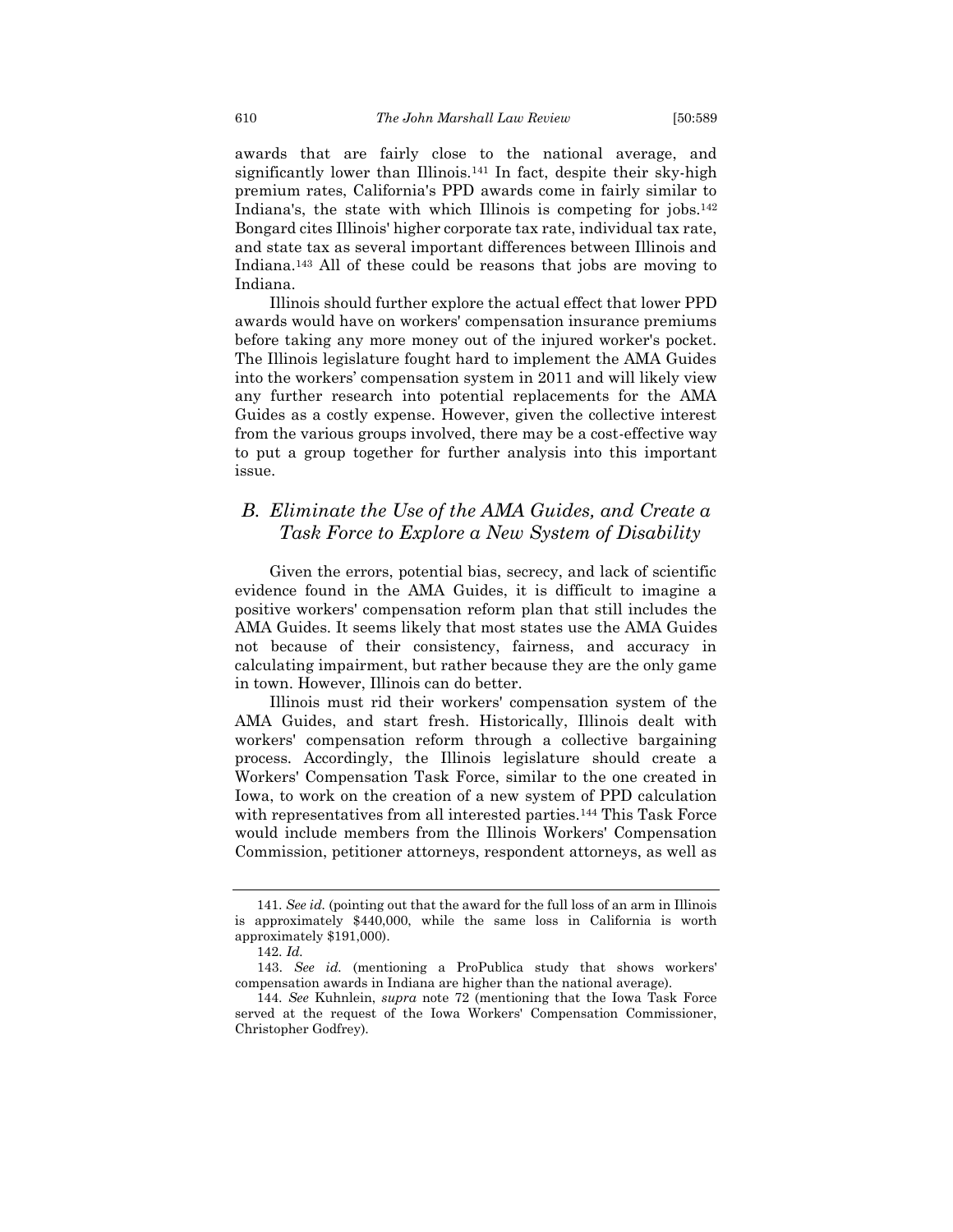representatives from the medical, insurance, and labor fields.<sup>145</sup> In addition, the Illinois Task Force should engage the services of a new group that can work on a more objective and accurate determination of medical impairment.

One possible group the Illinois Task Force can engage in the PPD process is the Institute of Medicine.<sup>146</sup> The Institute of Medicine ("IOM") is a division of the National Academies of Sciences, Engineering and Medicine.<sup>147</sup> A distinct feature of the IOM is that they are a non-profit group of scientists that are all serving pro bono.<sup>148</sup> Part of their stated mission is to provide objective answers to questions of national importance.<sup>149</sup> The IOM offers a transparency to their process that is of value here.

The most appealing part of the IOM's transparency is that they open up all of their information-gathering meetings to the general public.<sup>150</sup> Further, any written materials provided from outside members are available for public examination.<sup>151</sup> The IOM also has a system of checks and balances at every step, to "protect the integrity of the reports and to maintain public confidence in their findings."<sup>152</sup> This system of checks and balances includes an external review by an independent group of experts who provide anonymous comments to the IOM committee members.<sup>153</sup> This transparency is what the Illinois legislature needs to be sure that no bias is at play.

If the IOM were successful in creating an objective and fair medical impairment rating system, the question would then become how to incorporate the impairment rating into a calculation of disability. After all, impairment does not equal disability. By the AMA's own account, the relationship between impairment and disability can be impossible to determine.<sup>154</sup> Disability is hard to

<sup>145.</sup> *See id.* (the Iowa Task Force was composed of Administrative Law Judges, attorneys for both injured workers and employers, and physicians).

<sup>146.</sup> *See* John F. Burton, Jr., *The AMA Guides and Permanent Partial Disability Benefits,* 45 INT'L ASS'N OF INDUS. ACCIDENT BOARDS & COMMISSIONS J. 13, 30 (2008) (suggesting the Institute of Medicine as a potential candidate to replace the AMA in doing disability ratings).

<sup>147.</sup> *Institute of Medicine*, IOM.NATIONALACADEMIES.ORG, http://iom.nation alacademies.org/About-IOM/Study-Process.aspx (last visited Nov. 14, 2015).

<sup>148.</sup> *See id.* (stating that the IOM applies the rigorous research process of the National Academies of Sciences, Engineering, and Medicine). Further, the IOM carefully selects their committees to ensure that the proper expertise is present, but to also avoid conflicts of interest. *Id.*

<sup>149.</sup> *Id.*

<sup>150.</sup> *Id.*

<sup>151.</sup> *See id.* (mentioning that the public is provided with summaries of any closed-door IOM meetings, including a list of committee members that were present).

<sup>152.</sup> *Id.*

<sup>153.</sup> *Id.*

<sup>154.</sup> *See* RONDINELLI, *supra* note 53, at 5 (mentioning that the relationship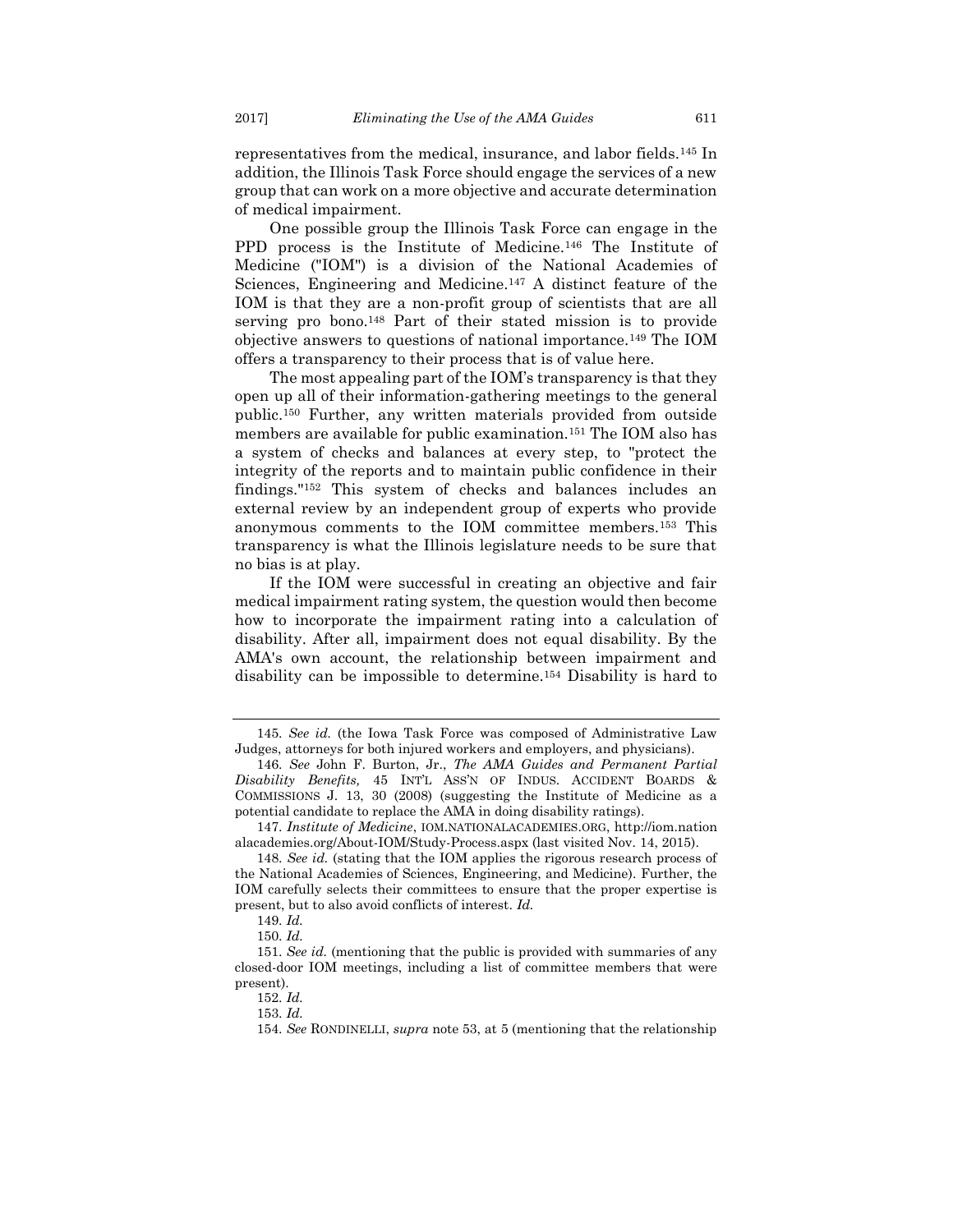quantify, as it can be "influenced by physical, psychological, and psychosocial factors that can change over time."<sup>155</sup> An impairment rating is just the start of a disability evaluation, and it must be used in conjunction with determinations of psychological, social, vocational, and avocational issues.<sup>156</sup>

John Burton Jr., a Professor Emeritus at the Rutgers School of Management and Labor Relations identified seven factors pertinent to a disability calculation.<sup>157</sup> Those factors include medical impairment (both anatomical loss and functional loss), limitations on activities of daily living,<sup>158</sup> work disability (loss of earning capacity<sup>159</sup> and actual loss of earnings), and noneconomic loss (loss of capacity<sup>160</sup> and actual loss.)<sup>161</sup> The Task Force can meet with experts on these factors to gather further information on which of these factors are most determinative of disability.

It seems unlikely that there is any one formula that can accurately project the disability of an individual. Individuals are unique. Their job duties differ, their personal daily activities vary, and earning potentials vary. Even if all of this data was gathered in a quantitative form, intangible elements, such as a person's motivation, will still exist.<sup>162</sup> I propose that Illinois steer clear of adopting any "one size fits all" disability calculation.

Accordingly, the Illinois Task Force would work in conjunction with the IOM to see if an accurate system of rating medical impairment can be determined. If this goal were achieved, then the impairment rating would serve as one of the factors of disability to be considered by the Illinois Workers' Compensation Commission. Further, the Illinois Task Force can examine the non-medical factors to be considered by the Commission, and make

158. *See id.* at 15 (describing "activities of daily living" as "basic self-care activities, such as feeding, bathing, and sleep. . . .").

between impairment and disability is complex and difficult, if not impossible, to predict).

<sup>155.</sup> *Id.* at 6.

<sup>156.</sup> *See id.* (stating that the source of these psychological, social, vocational, and avocational opinions are typically provided by non-physician [sic] sources).

<sup>157.</sup> *See* Burton, *supra* note 146, at 14-16 (discussing how these factors can be used in a model that incorporates the "permanent consequences of a workrelated injury or disease, and divides impairment, work disability, and noneconomic loss into subcomponents in order to facilitate analysis.").

<sup>159.</sup> *See id.* (stating the loss of earning capacity is affected by a worker's age, education, and work experience).

<sup>160.</sup> *See id.* at 16 (describing the loss of capacity as the presumed loss in quality of life).

<sup>161.</sup> *See id.* at 14 (mentioning that The World Health Organization has also developed a disability model, known as the International Classification of Functioning, Disability, and Health, which was used to some extent in the sixth edition of the AMA Guides).

<sup>162.</sup> *See* RONDINELLI, *supra* note 53, at 5 (discussing how motivation, technology, and sufficient accommodations can impact a person's ability to participate in major life functions).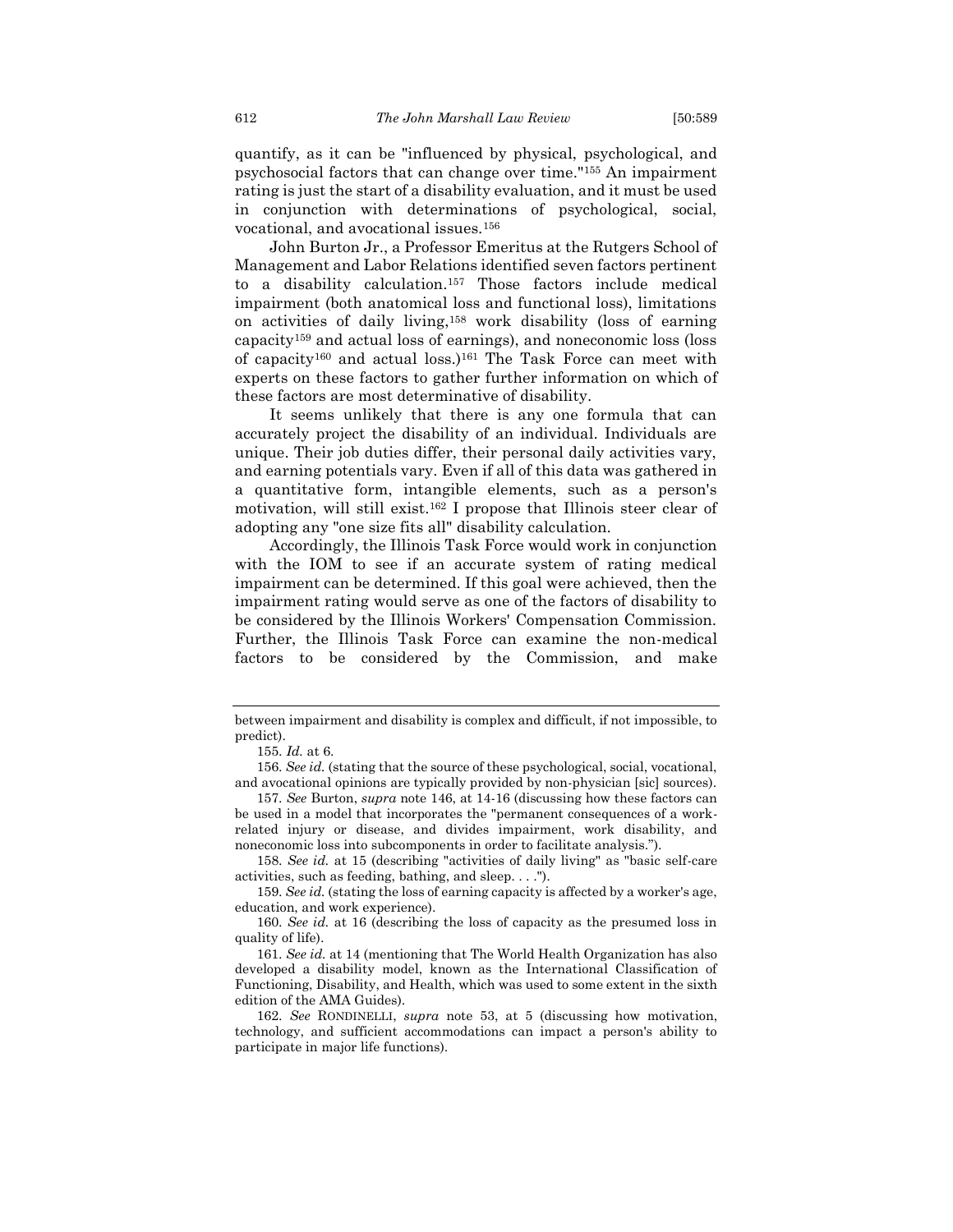recommendations to the Commission as to which factors should be given the most weight in determining PPD awards.

#### V. CONCLUSION

<span id="page-25-0"></span>When the workers' compensation system was first established in Illinois, injured workers and employers both made sacrifices to create a fair and compromised system of benefits that would benefit all parties. That sense of fairness to the system ended with the legislature's adoption of the AMA Guides. Not only do the Guides prejudice the injured worker by lowering the value of PPD awards, but they are also wrought with mistakes and non-scientific evidence. Illinois must expel the AMA Guides from the statute, and create an Illinois Workers' Compensation Task Force to ensure a legitimate system for employees and employers alike. The Task Force would consist of members from all interested parties, and would work on examining and creating a fairer system of disability calculation in Illinois. If a truly objective medical impairment rating system can be created, it should be used as just one of the several factors of disability calculation. Since each individual and each case is unique, the judge hearing the evidence should be tasked with determining how much weight to give to the several factors of disability when making an award. This task, while a large undertaking, would be worth it.